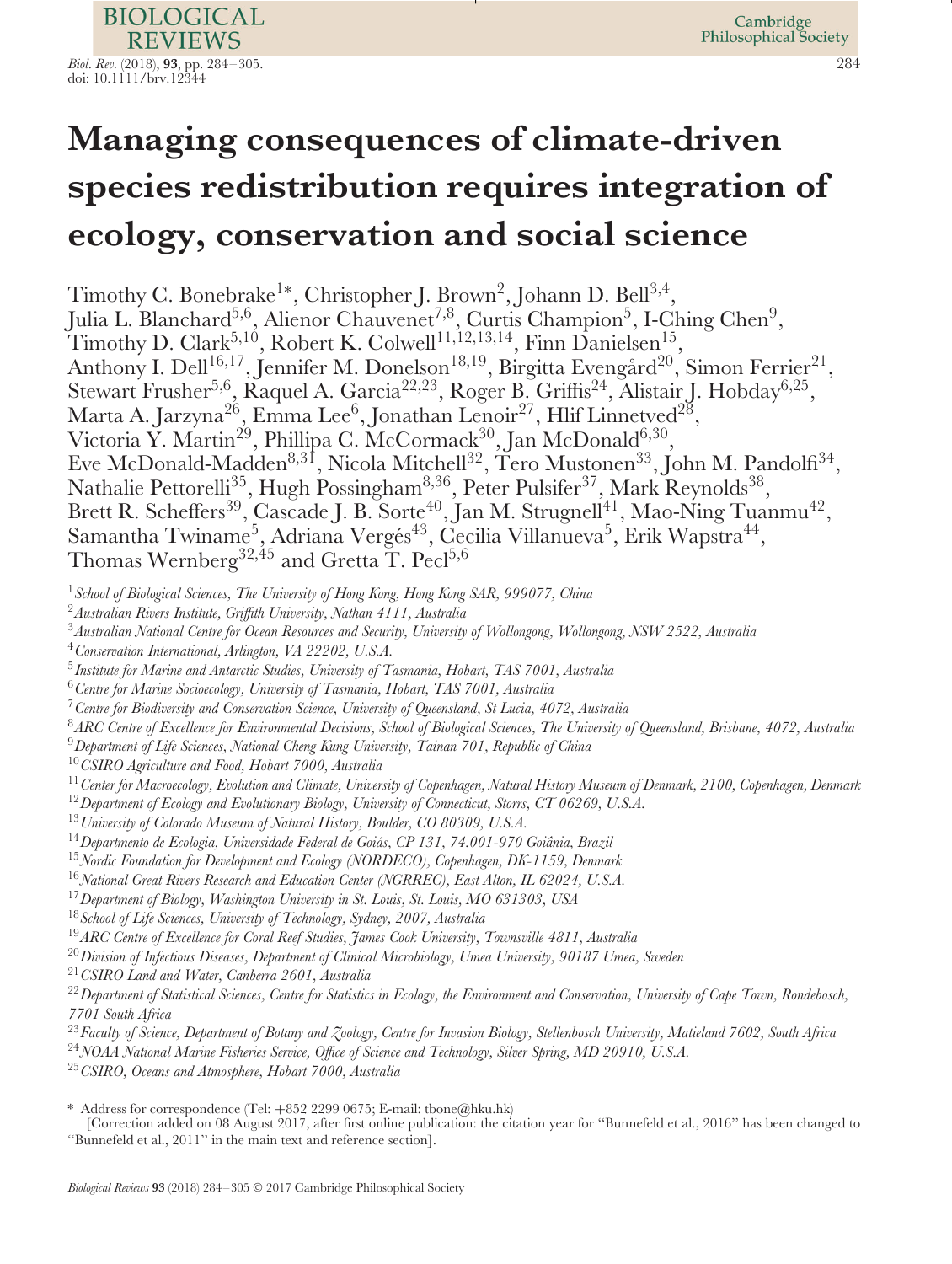<sup>26</sup>*Department of Ecology and Evolutionary Biology, Yale University, New Haven, CT 06511, U.S.A.*

- <sup>27</sup> UR « Ecologie et dynamique des systèmes anthropisés » *(EDYSAN, FRE 3498 CNRS-UPJV), Université de Picardie Jules Verne*, *FR-80037, Amiens Cedex 1, France*
- <sup>28</sup>*Faculty of Science, Institute of Food and Resource Economics, University of Copenhagen, DK-1958 Frederiksberg C, Denmark*
- <sup>29</sup>*Cornell Lab of Ornithology, Cornell University, Ithaca, NY 14850, U.S.A.*
- <sup>30</sup>*Faculty of Law, University of Tasmania, Hobart, 7001, Australia*
- <sup>31</sup>*School of Geography, Planning and Environmental Management, The University of Queensland, Brisbane 4072, Australia*
- <sup>32</sup>*School of Biological Sciences, University of Western Australia, Crawley 6009, Australia*
- <sup>33</sup>*Snowchange Cooperative, University of Eastern Finland, 80130 Joensuu, Finland*
- <sup>34</sup>*School of Biological Sciences, ARC Centre of Excellence for Coral Reef Studies, The University of Queensland, Brisbane 4072, Australia*
- <sup>35</sup>*Institute of Zoology, Zoological Society of London, NW1 4RY, London, U.K.*
- <sup>36</sup>*Grand Challenges in Ecosystems and the Environment, Silwood Park, Imperial College, London, SW7 2AZ, UK*
- <sup>37</sup>*National Snow and Ice Data Center, University of Colorado Boulder, Boulder, CO 80309, U.S.A.*
- <sup>38</sup>*The Nature Conservancy, San Francisco, CA 94105, U.S.A.*
- <sup>39</sup>*Department of Wildlife Ecology and Conservation, University of Florida/IFAS, Gainesville, FL 32611, U.S.A.*
- <sup>40</sup>*Department of Ecology and Evolutionary Biology, University of California, Irvine, CA 92697, U.S.A.*
- <sup>41</sup>*Centre for Sustainable Tropical Fisheries and Aquaculture, College of Science and Engineering, James Cook University, Townsville 4811, Australia*
- <sup>42</sup>*Biodiversity Research Center, Academia Sinica, Taipei 115, Republic of China*
- <sup>43</sup>*Centre for Marine Bio-Innovation and Evolution & Ecology Research Centre, School of Biological, Earth and Environmental Sciences,*
- *University of New South Wales, Sydney 2052, Australia*
- <sup>44</sup>*School of Biological Sciences, University of Tasmania, Tasmania 7001, Australia*
- <sup>45</sup>*UWA Oceans Institute, University of Western Australia, Perth 6009, Australia*

# ABSTRACT

Climate change is driving a pervasive global redistribution of the planet's species. Species redistribution poses new questions for the study of ecosystems, conservation science and human societies that require a coordinated and integrated approach. Here we review recent progress, key gaps and strategic directions in this nascent research area, emphasising emerging themes in species redistribution biology, the importance of understanding underlying drivers and the need to anticipate novel outcomes of changes in species ranges. We highlight that species redistribution has manifest implications across multiple temporal and spatial scales and from genes to ecosystems. Understanding range shifts from ecological, physiological, genetic and biogeographical perspectives is essential for informing changing paradigms in conservation science and for designing conservation strategies that incorporate changing population connectivity and advance adaptation to climate change. Species redistributions present challenges for human well-being, environmental management and sustainable development. By synthesising recent approaches, theories and tools, our review establishes an interdisciplinary foundation for the development of future research on species redistribution. Specifically, we demonstrate how ecological, conservation and social research on species redistribution can best be achieved by working across disciplinary boundaries to develop and implement solutions to climate change challenges. Future studies should therefore integrate existing and complementary scientific frameworks while incorporating social science and human-centred approaches. Finally, we emphasise that the best science will not be useful unless more scientists engage with managers, policy makers and the public to develop responsible and socially acceptable options for the global challenges arising from species redistributions.

*Key words*: adaptive conservation, climate change, food security, health, managed relocation, range shift, sustainable development, temperature.

## **CONTENTS**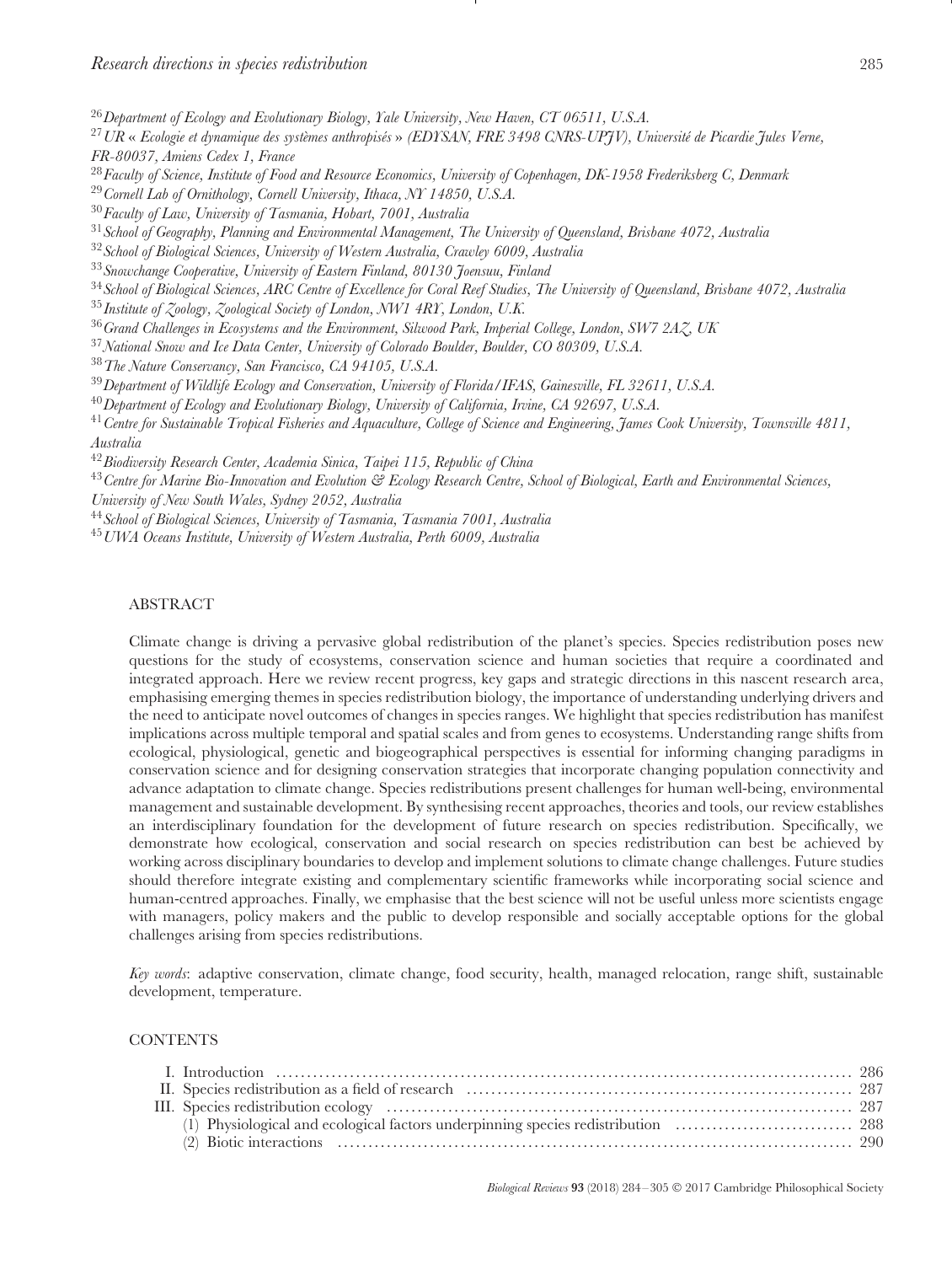| (3) Community redistribution and historical ecology (a) contain the content of the set of the set of the set of the set of the set of the set of the set of the set of the set of the set of the set of the set of the set of |  |
|-------------------------------------------------------------------------------------------------------------------------------------------------------------------------------------------------------------------------------|--|
|                                                                                                                                                                                                                               |  |
|                                                                                                                                                                                                                               |  |
|                                                                                                                                                                                                                               |  |
|                                                                                                                                                                                                                               |  |
|                                                                                                                                                                                                                               |  |
|                                                                                                                                                                                                                               |  |
|                                                                                                                                                                                                                               |  |
|                                                                                                                                                                                                                               |  |
|                                                                                                                                                                                                                               |  |
|                                                                                                                                                                                                                               |  |
|                                                                                                                                                                                                                               |  |
|                                                                                                                                                                                                                               |  |
|                                                                                                                                                                                                                               |  |
|                                                                                                                                                                                                                               |  |
|                                                                                                                                                                                                                               |  |
|                                                                                                                                                                                                                               |  |
|                                                                                                                                                                                                                               |  |
|                                                                                                                                                                                                                               |  |

# <span id="page-2-0"></span>**I. INTRODUCTION**

Species across the globe, in all ecosystems, are shifting their distributions in response to recent and ongoing climate change (Parmesan & Yohe, 2003; Sorte, Williams & Carlton, 2010; Pinsky *et al.,* 2013; Alofs, Jackson & Lester, 2014; Lenoir & Svenning, 2015; Poloczanska *et al.,* 2016; Scheffers *et al.,* 2016). These shifts are faster at greater levels of warming (Chen *et al.,* 2011) and are projected to accelerate into the future with continued changes in the global climate system (Urban, 2015). Thus, there is a clear need to understand the impacts and consequences of global species redistribution for ecosystem dynamics and functioning, for conservation and for human societies (Pecl *et al.,* 2017).

Species range dynamics and climate have an intertwined history in ecological research going back centuries (Grinnell, 1917; Parmesan, 2006). However, research on species range shifts driven by contemporary climate change is relatively recent, dating back only 20 years (Southward, Hawkins & Burrows, 1995). In the past decade, research on the subject has increased dramatically (Fig. 1). While coverage is far from complete methodologically, geographically or taxonomically (Lenoir & Svenning, 2015; Brown *et al.,* 2016; Feeley, Stroud & Perez, 2017), this increased research effort highlights growing awareness that species are moving in response to climate change, worldwide (IPCC, 2014).

We believe that 'species redistribution science' has emerged as a field in its own right. However, to date the field has lacked strategic direction and an interdisciplinary consideration of research priorities. Historically, researchers have used 'species range shifts' or 'species distribution shifts' as favoured descriptive terms for climate-driven species movements. Here we use the term 'species redistribution' to encapsulate not only species movement, but also its consequences for whole ecosystems and linked social systems. Despite accumulating evidence of recent climate-driven species redistributions (Lenoir & Svenning, 2015; Poloczanska *et al.,* 2016; Scheffers *et al.,* 2016), integrated and interdisciplinary frameworks that can effectively predict the ecological, conservation and societal consequences of these changes remain uncommon [but see Williams *et al.* (2008) for a framework highlighting species vulnerability and potential management responses]. A long-term strategy for the field of species redistribution research is required to capitalise on, and respond to, the 'global experiment' of large-scale changes in our natural and managed ecosystems. What can be implemented now to build scientific and social capacity for adaptation to species redistribution over the next decade, the next century and beyond (IPCC, 2014)?

The 'Species on the Move' conference (held in Hobart, Australia, 9–12 February 2016) brought together scientists from across the physical, biological and social sciences. Here, we build on the outcomes of this conference by identifying key research directions to meet the global challenge of preparing for the impacts of climate-driven species redistribution on the biosphere and human society. We focus on directions and needs around three focal points for understanding species redistribution and its impacts: (*i*) species redistribution ecology, (*ii*) conservation actions, and (*iii*) social and economic impacts and responses. For each focal point we summarise recent trends in the field and propose priority questions for future research. We identify promising research directions and approaches for addressing these questions, placing emphasis on the potential benefits from integrating approaches across multiple disciplines and sub-disciplines. In so doing, we argue that greater interdisciplinary synthesis is fundamental to ensuring that species redistribution research continues to advance beyond simple documentation of species range shifts, to develop research programs and achieve outcomes that will inform policy and management decisions.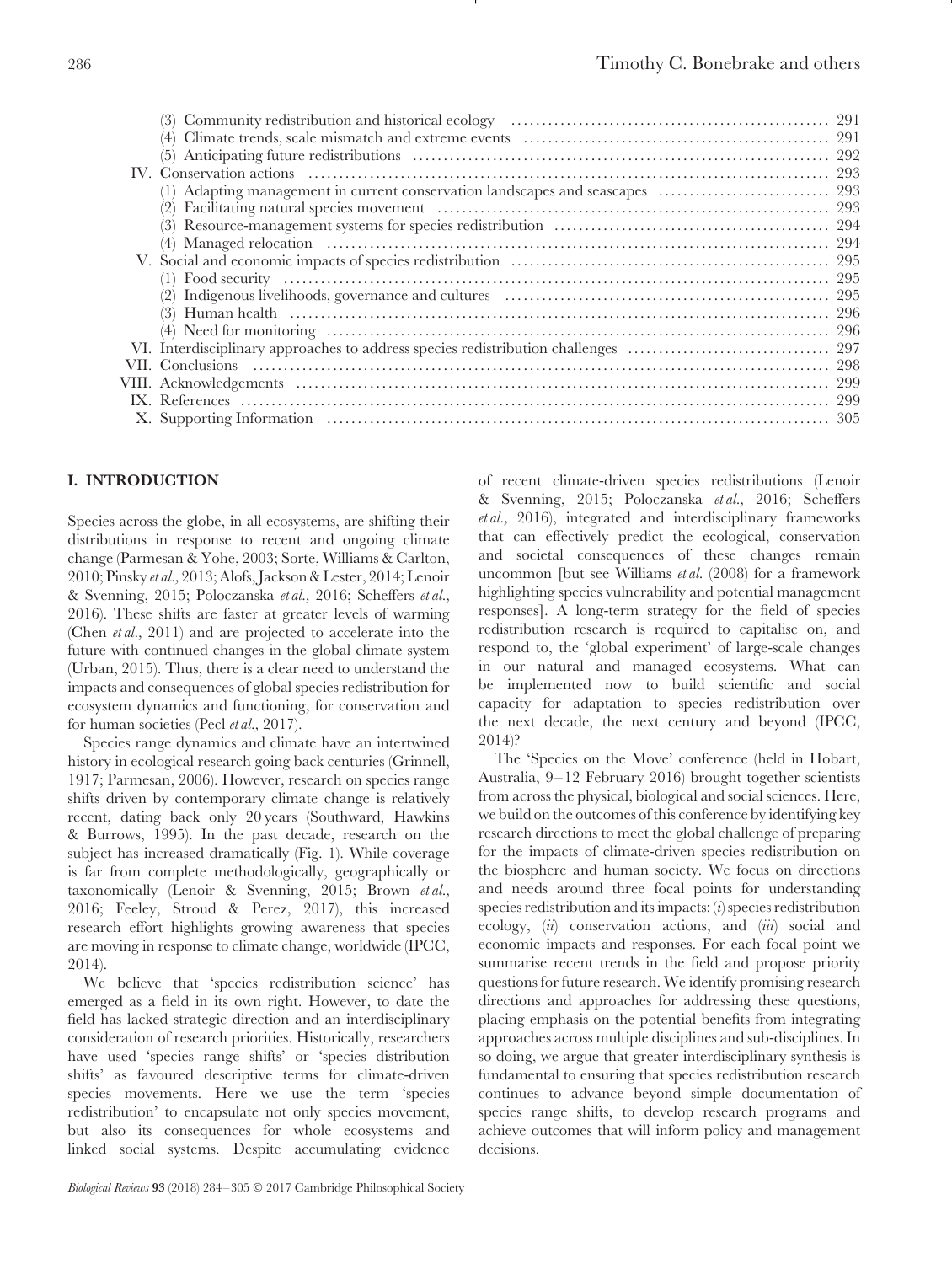

**Fig. 1.** Publication trends for papers on species range shifts. (A) Proportion of publications addressing species redistribution over a time, as a fraction of all papers in environmental sciences/ecology fields. (B) Number of journals publishing species redistribution papers over time. (C) Median annual citation rate of species redistribution papers decreases to the median annual citation rate of papers in the general environmental sciences/ecology field.

# <span id="page-3-0"></span>**II. SPECIES REDISTRIBUTION AS A FIELD OF RESEARCH**

To support our synthesis of future directions, we first establish how the research field of climate-driven species redistributions has evolved and quantify, bibliometrically, the prevailing research foci. To understand this history in the context of the broader scientific literature, we analysed publication trends in the peer-reviewed literature on species range shifts over the past 25 years. In total we extracted 1609 publications from Thompson Reuters *Web of Science* that contained search terms relating to distribution change or range shift (see online Appendix S1 for details).

In 2006, both the proportion of range shift publications in the 'environmental sciences' and the diversity of journals publishing research on range shifts showed a clear increase (Fig. 1). At the same time, citation rates dropped relative to the discipline's baseline heralding that publications about range shifts had shifted from a few high-profile publications to mainstream ecological science (Fig. 1).

We analysed this corpus to identify research trends in two ways. First, we identified 'trending' terms. Terms were defined based on word stems, and trending terms were those that showed a significant increase in use in titles, abstracts or key words since 1995. Second, we identified 'high-impact' terms, i.e. those associated with higher than average citation rates, once we had accounted for the confounding effect of publication year. The trends analysis indicated that range shift science has become increasingly interdisciplinary over time. Terms associated with socioeconomic approaches, such as 'ecosystem services' have also become increasingly prevalent and tend to be associated with high-impact papers (Fig. 2). Management-oriented studies, with terms including 'priority' (referring to management priorities) are also increasing in use. Both socioeconomic ('social', 'socioeconomic') and management-related terms ('complement\*' referring to complementary protection) were associated

with higher than average citation rates during the period 2010–2015 (Fig. 2). Thus, we find clear evidence for the emergence of a new field that is generating increasing interest, while expanding to link with other existing and emerging fields.

# <span id="page-3-1"></span>**III. SPECIES REDISTRIBUTION ECOLOGY**

Species redistribution has been widely documented (Scheffers *et al.,* 2016) and well-developed theories have been proposed to explain how and why range shifts occur (Bates *et al.,* 2014) and how future species redistribution may proceed under global climate change (Urban *et al.,* 2016). Hence, we can consider the ecology of species redistribution under two broad and complementary areas: explanatory ecology and anticipatory ecology. Explanatory ecology generally aims to evaluate models and theory to enhance scientific understanding of the processes that drive species redistribution. For detailed reviews on subject areas specific to explanatory ecology we refer the reader to Somero (2010) (physiological factors), Blois *et al.* (2013) (biotic interactions), Maguire *et al.* (2015) (historical ecology), and Garcia *et al.* (2014) (climate trends/extreme events). Anticipatory ecology, by contrast, intends to forecast future states by inferring possible trajectories or behaviours of the system, based on parameters likely to be impacted by anthropogenic factors, such as predicting the effects of climate change on species, communities and ecosystems. For detailed reviews of anticipatory ecology we recommend Urban *et al.* (2016) and Cabral, Valente & Hartig (2016).

In this section, we do not duplicate former reviews of the explanatory and anticipatory ecology of species redistribution. Our review focuses, instead, on gaps in explanatory and anticipatory ecology (Table 1) that need to be filled in order to predict the impacts of species redistribution on biodiversity and human well-being.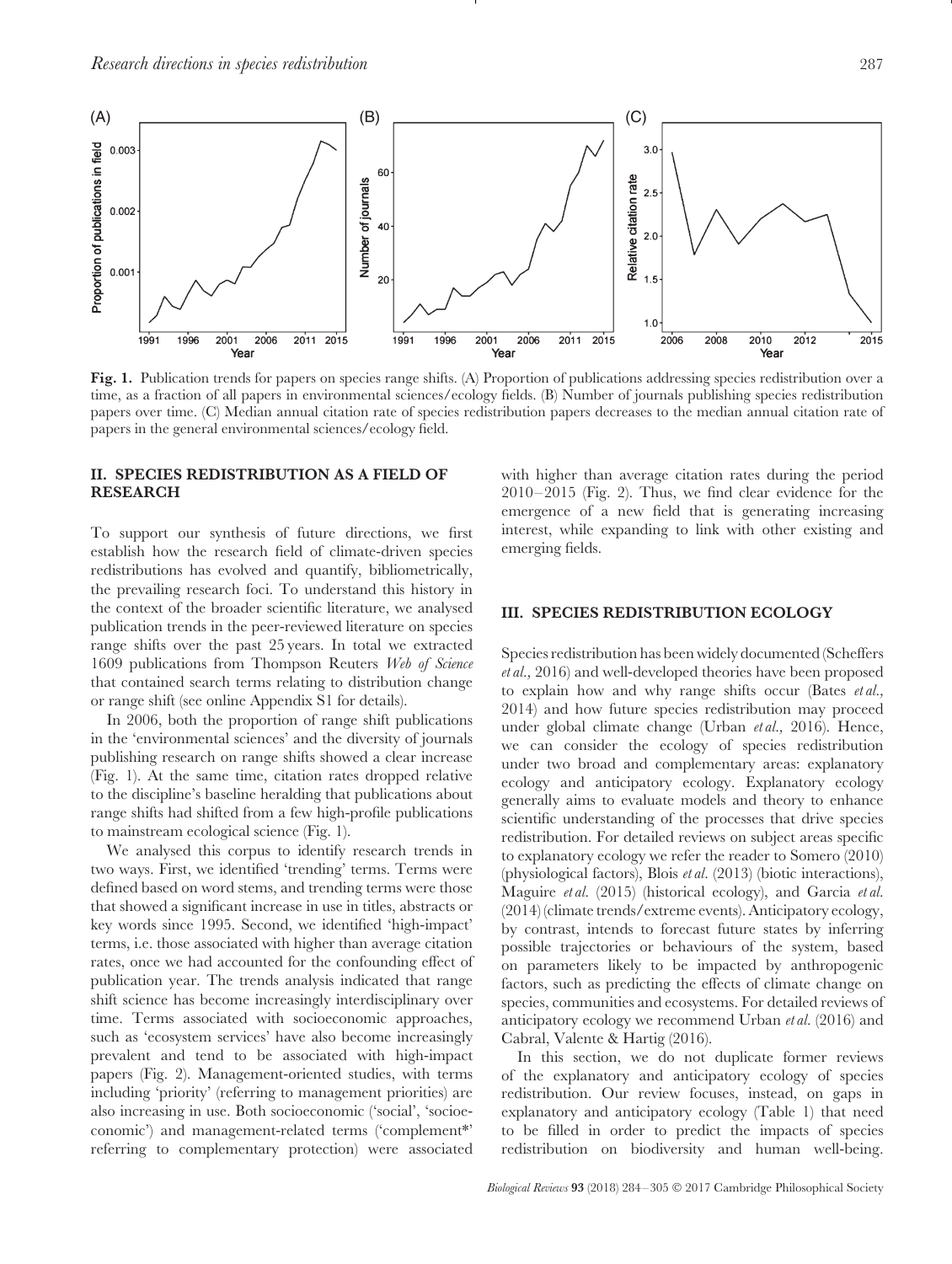

**Fig. 2.** Analysis of trends used within the species redistribution literature: (A) top 20 trending words that increased significantly in usage, and (B) top 20 high-impact words that correspond with increased citation rates of papers published between 2010 and 2015. See online Appendix S1. sdm, species redistribution model.

To achieve this aim, we examine multiple elements of explanatory ecology, including the physiological and ecological factors underpinning species redistribution, biotic interactions and historical ecology, as well as climate trends and extreme events. We conclude this section with a discussion of the challenges of anticipatory ecology.

# <span id="page-4-0"></span>**(1) Physiological and ecological factors underpinning species redistribution**

Climate change is causing pervasive impacts on ectothermic animals because of their reliance on environmental temperature to regulate body temperature (Deutsch *et al.,* 2008; Kearney & Porter, 2009). Thermal performance curves, which quantify how an ectotherm's body temperature affects its performance or fitness, are used to understand range shifts and to predict future distributions (Sunday, Bates & Dulvy, 2012; Sunday *et al.,* 2014). While thermal tolerance and performance patterns have been well studied for ectothermic taxa (Dell, Pawar & Savage, 2011), similar trends in large-scale patterns of climatic niche, e.g. heat tolerance conserved across lineages, are also apparent for endotherms and plants (Ara´ujo *et al.,* 2013). The use of thermal performance curves in predicting species distributions often disregards ecological interactions (e.g. competition, predation, mutualism) that may be critical to population establishment and persistence (but see Urban, Tewksbury & Sheldon, 2012). In addition, the form of each species' performance curve has important effects on species interactions, with asymmetries in the thermal performance curves between interacting species likely having important impacts on the strength and outcome of interactions (Dell *et al.,* 2011; Dell, Pawar & Savage, 2014). Physiological plasticity (e.g. thermal acclimation), resource specialisation, competitive interactions and behavioural thermoregulation (Thomas *et al.,* 2001; Burton, Phillips & Travis, 2010; Feary *et al.,* 2014; Sunday *et al.,* 2014; Tunney *et al.,* 2014; Tedeschi *et al.,* 2016) are additional factors that can modify thermal performance curves and/or impact the nature and outcome of species range shifts.

Future research would therefore benefit from approaches that connect mechanistic processes across biological levels of organisation, from genes to ecosystems. For example, because selection acts on individual genotypes/phenotypes, an understanding of intraspecific variation in key functional traits will help in forecasting species' breadth of tolerance and capacity for range shifts (Norin, Malte & Clark, 2016). In general, both low and high variability in thermal tolerances can exist within and among populations and may vary with extrinsic factors such as environmental filtering, which causes a convergence in tolerance (i.e. heat hardening; Phillips *et al.,* 2015), or intrinsic factors such as body size or life-history stages, which might result in thermal tolerance dispersion (Ray, 1960; Angilletta, Steury & Sears, 2004; Daufresne, Lengfellner & Sommer, 2009; Cheung *et al.,* 2013; Scheffers *et al.,* 2013).

The mechanistic basis behind variability in thermal tolerance remains poorly understood (Clark, Sandblom &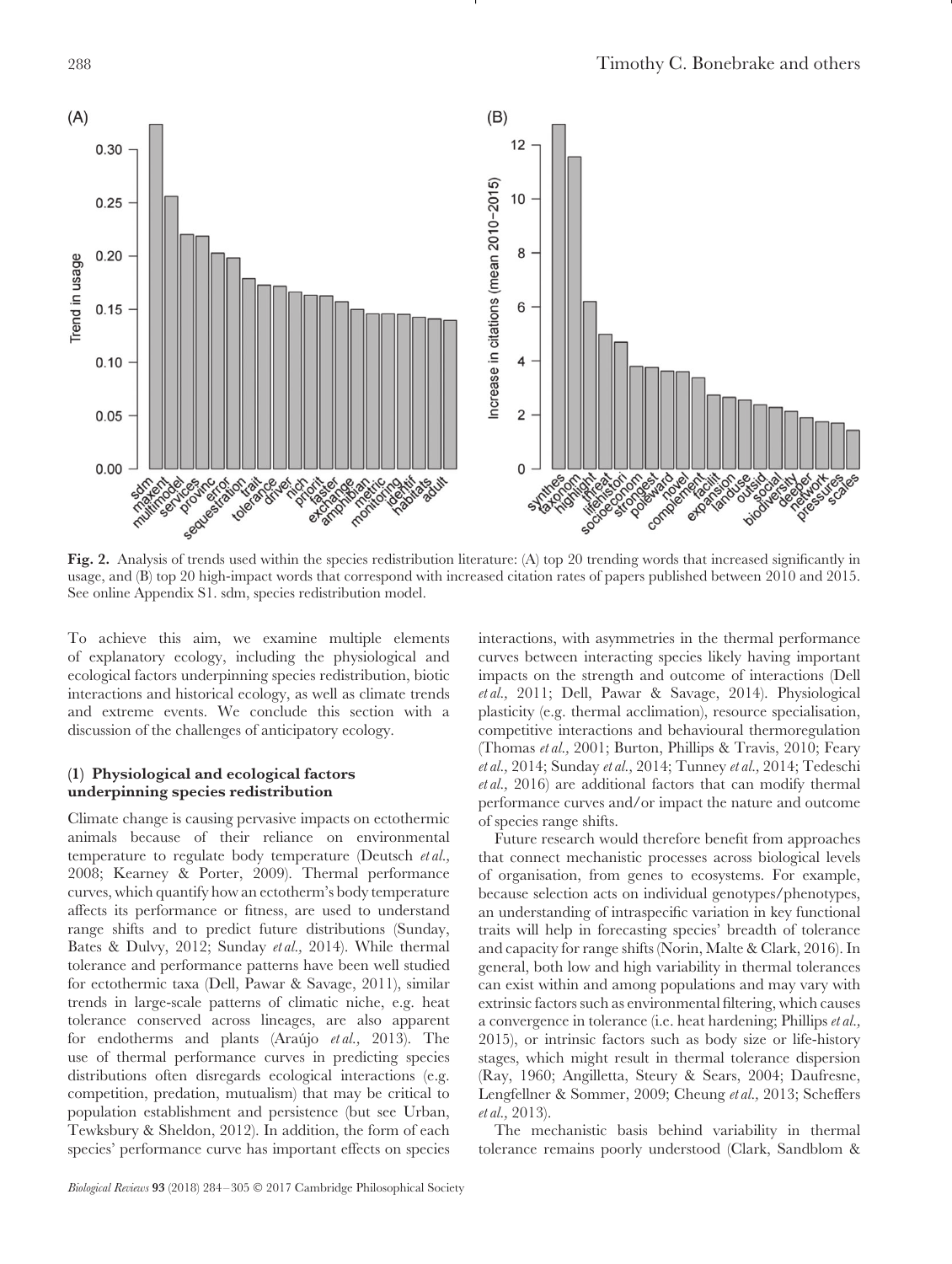Table 1. Key questions posed by attendees of the 2016 *Species on the Move* conference and additional questions developed for each research focus: Ecology, Conservation and Society. Also included for each key question are cross-cutting themes (*sensu* Kennicutt *et al.,* 2015). ECO, Ecology; CONS, Conservation; SOC, Society; SDM, species redistribution model

| Key questions and topics                                                                                                                                                                                                               | Approaches and interdisciplinary<br>cross-cutting                                                                                         | References                                                                                         |
|----------------------------------------------------------------------------------------------------------------------------------------------------------------------------------------------------------------------------------------|-------------------------------------------------------------------------------------------------------------------------------------------|----------------------------------------------------------------------------------------------------|
| Ecology                                                                                                                                                                                                                                |                                                                                                                                           |                                                                                                    |
| To what extent will novel species combinations<br>impact future change to ecological communities?<br><b>CONS/SOC</b>                                                                                                                   | Experimental manipulation<br>Modelling                                                                                                    | Urban et al. (2012) and Alexander et al.<br>(2015)                                                 |
| How much do biotic interactions affect range shifts,<br>compared to the effects on ranges from species<br>traits, geographic context and physical rates of<br>change? CONS                                                             | Incorporation of species interactions<br>into SDMs<br>Palaeoecological methods                                                            | Ferrier et al. (2007), Wisz et al. (2013),<br>Blois et al. (2013) and Fitzpatrick et al.<br>(2013) |
| How can we predict species responses to extreme<br>events? Much empirical physical research is<br>focused on extreme events, but most<br>biological/ecological modelling evaluates slow<br>long-term change. CONS/SOC                  | Incorporate extreme climatic events<br>into modelling/predictions<br>Measure key mechanistic processes                                    | Zimmermann et al. (2009), Azzurro et al.<br>$(2014)$ and Briscoe <i>et al.</i> $(2016)$            |
| What is the role of plasticity (physiological,<br>behavioural) in mediating species responses within<br>and between populations, and how does plasticity<br>affect modelling predictions? CONS                                         | Accounting for intraspecific differences<br>in realised niche                                                                             | Valladares et al. (2014) and Bennett et al.<br>(2015)                                              |
| What are the main determinants of time lags in biotic<br>responses to climate change (the climatic debt)?<br><b>CONS</b>                                                                                                               | Explaining magnitude of lags in<br>response to climate change in<br>addition to the magnitude of the shift                                | Bertrand et al. (2016)                                                                             |
| How will uncertainty in climate change projections<br>affect predictions of species redistribution? CONS                                                                                                                               | Multi-model ensemble averaging                                                                                                            | Fordham <i>et al.</i> $(2011)$                                                                     |
| How can co-occurring taxa/communities best be<br>modelled under changing climates? CONS<br>Conservation                                                                                                                                | Community-level models                                                                                                                    | Maguire et al. (2016)                                                                              |
| How can we integrate uncertainty into the<br>conservation planning process? What time frame<br>allows for robust actions while minimising<br>uncertainty? SOC                                                                          | Decision science                                                                                                                          | Shoo et al. (2013)                                                                                 |
| How can we monitor large-scale landscapes and<br>seascapes and complex natural and social<br>interactions best across regions? ECO/SOC                                                                                                 | Monitoring to adjust (adaptive)<br>conservation actions continuously<br>Interpretation of satellite<br>remote-sensing, population surveys | Tøttrup et al. (2008), Pettorelli et al.<br>$(2014)$ and Kays <i>et al.</i> $(2015)$               |
| What are the values and risks associated with novel<br>communities that arise from individual species<br>range shifts? What are the effects of invasive<br>species on the maintenance of phylogenetic and<br>functional diversity? ECO | Assessing functional and phylogenetic<br>diversity<br>Palaeoecological methods                                                            | Buisson et al. (2013) and Albouy et al.<br>(2015)                                                  |
| How do we apply prescriptive/assisted evolution to<br>accommodate species redistribution? ECO<br>How can we build dynamic conservation                                                                                                 | Molecular ecology<br>Conservation genomics<br>Sequential dynamic optimsation                                                              | Smith et al. (2014) and Hoffmann et al.<br>(2015)<br>Alagador et al. (2014)                        |
| management strategies that cope with changes in<br>species distributions? SOC                                                                                                                                                          |                                                                                                                                           |                                                                                                    |
| How does climate change interact with other drivers<br>of biodiversity change (e.g. invasive species, land<br>use and fire) to influence outcomes for biodiversity<br>(all species)? <b>ECO/SOC</b>                                    | Management of local stressors<br>Coupled population and SDMs                                                                              | Russell et al. (2009), Bonebrake et al.<br>$(2014)$ and Jetz <i>et al.</i> $(2007)$                |
| Will microrefugia allow species to persist locally as<br>climate changes? If so, where are they? $ECO$<br>Society                                                                                                                      | Climate change metrics<br>Fine-scale grids                                                                                                | Keppel <i>et al.</i> (2012) and Ashcroft <i>et al.</i><br>(2012)                                   |
| How do species redistributions impact ecosystem<br>services through biodiversity reshuffling? ECO                                                                                                                                      | Coupled SDM and trait-based methods                                                                                                       | Moor <i>et al.</i> $(2015)$                                                                        |
| What are the key messages we need to communicate<br>to the public about shifting distribution of marine<br>and terrestrial species? How do we communicate<br>them effectively? ECO                                                     | Creating opportunities for respectful<br>dialogue between scientists and the<br>public<br>Improving ecological and science<br>literacy    | Jordan et al. $(2009)$<br>Groffman et al. (2010)                                                   |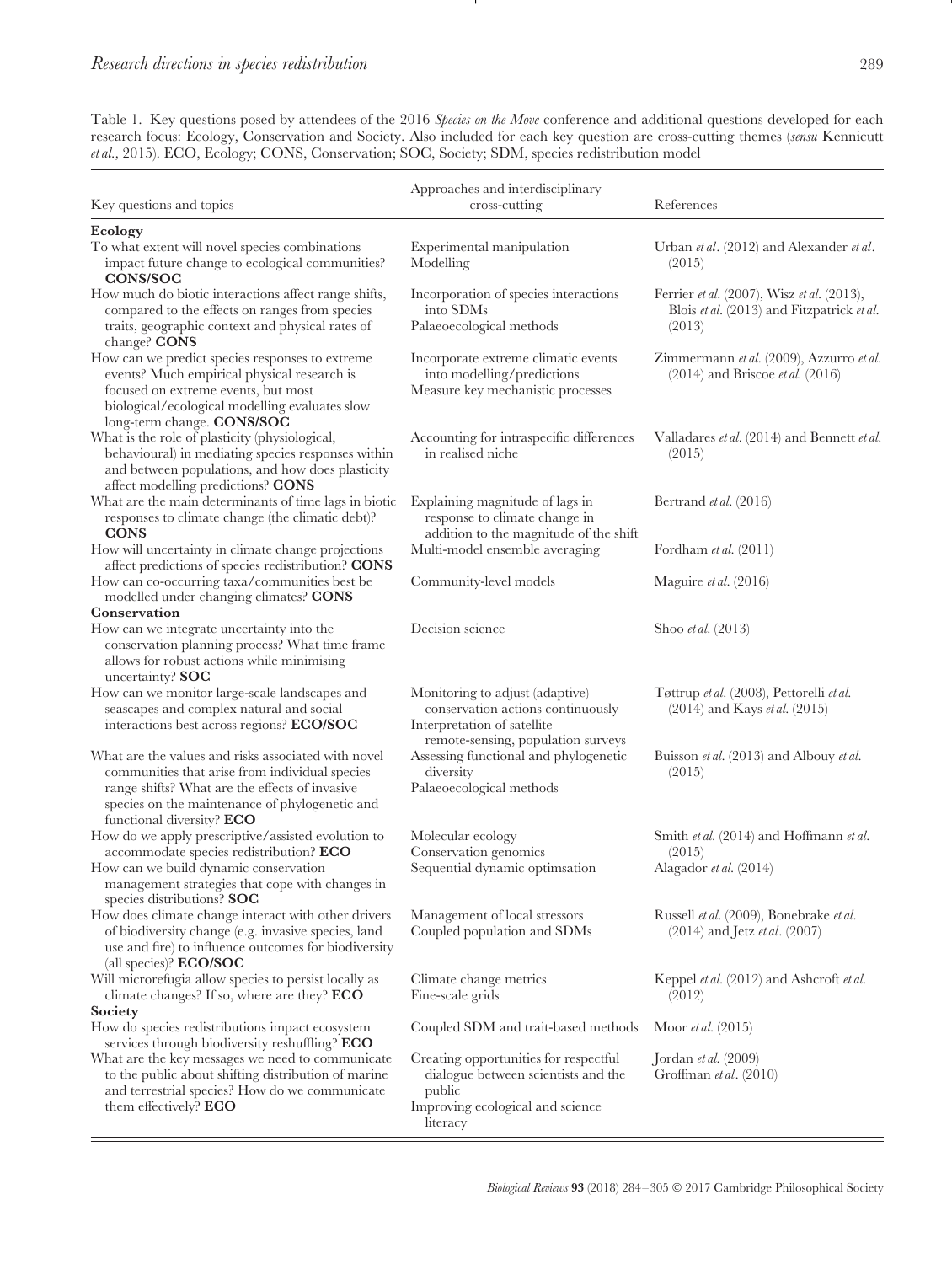# Table 1. Continued

| Key questions and topics                                                                                                                                                                                                                        | Approaches and interdisciplinary<br>cross-cutting                    | References                                                                           |
|-------------------------------------------------------------------------------------------------------------------------------------------------------------------------------------------------------------------------------------------------|----------------------------------------------------------------------|--------------------------------------------------------------------------------------|
| How can people and communities contribute further<br>to monitoring the impacts of changes in the<br>distributions and relative abundances of species<br>caused by climate change? ECO/CONS                                                      | Community-based observation systems                                  | Higa et al. (2013) and Chandler et al.<br>(2016)                                     |
| What is the effect of climate change on soil<br>biodiversity, and how does climate change affect<br>soil health and agriculture? ECO/CONS                                                                                                       | SDM <sub>s</sub> and soil science                                    | Hannah et al. (2013) and le Roux et al.<br>(2013)                                    |
| How can marine spatial planning be reorganised to<br>reconcile biodiversity conservation and food<br>security? ECO/CONS                                                                                                                         | Adaptive management<br>Restoration                                   | Garcia & Rosenberg (2010), Rice &<br>Garcia $(2011)$ and Sale <i>et al.</i> $(2014)$ |
| What practical adaptations for agriculture, fisheries<br>and aquaculture can be promoted to minimise the<br>risks to food security and maximise the<br>opportunities that are expected to arise from<br>altered species distributions? ECO/CONS | Adaptive management<br>Restoration                                   | Bradley <i>et al.</i> $(2012)$ and Bell <i>et al.</i> $(2013)$                       |
| How will climate change impact the redistribution of<br>disease-associated species and influence infectious<br>disease dynamics? ECO                                                                                                            | Host and vector SDMs                                                 | Rohr et al. (2008) and Harrigan et al.<br>(2014)                                     |
| How can international environmental agreements<br>that influence resource-management decisions<br>incorporate local community observations and<br>insights into their guidance and policy-making<br>objectives? CONS                            | Evidence-based legal processes<br>Multiple evidence-based frameworks | Tengö et al. (2017)                                                                  |

Jutfelt, 2013) but may be revealed through new genetic tools (Bentley *et al.,* 2017). Measuring genetic diversity as organisms expand their range and documenting genetic structure during and after colonisation can provide a wealth of information on evolutionary dynamics of range shifts (McInerny *et al.,* 2009; Sexton, Strauss & Rice, 2011; Duputie´ *et al.,* 2012), but requires new, dedicated research programs and/or careful analysis of historical museum collections. Knowledge of the genetics underpinning thermal tolerance can directly inform species conservation and ecosystem restoration through assisted evolution applications (Van Oppen *et al.,* 2015).

The magnitude of range shifts can be population, species, and ecosystem dependent, suggesting determinants or mediators of species redistribution other than climate (Rapacciuolo *et al.,* 2014; Rowe *et al.,* 2015). Species redistribution studies have commonly sought to identify ecological traits that explain species responses (see Fig. 2; McGill *et al.,* 2006; Sunday *et al.,* 2015; Pacifici *et al.,* 2015). However, trait-based studies have had mixed success at identifying predictors of range shifts, with thermal niches and climate trends remaining in general the strongest explanatory variables (Buckley & Kingsolver, 2012; Pinsky *et al.,* 2013; Sommer *et al.,* 2014; Sunday *et al.,* 2015). Key traits may include those related to dispersal and establishment (Angert *et al.,* 2011; Sunday *et al.,* 2015; Estrada *et al.,* 2016), local persistence, such as intrinsic ability to tolerate changing climate (physiological specialisation; Bertrand *et al.,* 2016), phenotypic plasticity (Valladares *et al.,* 2014), micro-evolutionary processes (genetic adaptation; Duputie´ *et al.,* 2012), capacity to utilise microhabitat buffering effects (Scheffers *et al.,* 2013), fossorial habits (Pacifici *et al.,* 2017), and tolerance to habitat fragmentation (Hodgson *et al.,* 2012). Determining the contexts and conditions under which different traits mediate species redistribution, and to what degree those traits determine redistribution, is an important avenue of future research.

## <span id="page-6-0"></span>**(2) Biotic interactions**

In general, biotic interactions remain under-measured in range-shift studies, yet they likely play a key role in mediating many climate-induced range shifts (Davis *et al.,* 1998; HilleRisLambers *et al.,* 2013; Ockendon *et al.,* 2014). Shifts in species interactions will occur as a result of differential responses to climate by individual species that can lead to asynchronous migrations within communities and creation of novel assemblages (Pörtner & Farrell, 2008; Hobbs, Higgs & Harris, 2009; Gilman *et al.,* 2010; Urban *et al.,* 2012; Kortsch *et al.*, 2015; Barceló *et al.*, 2016). Asynchronous shifts can also cause decoupling of trophic interactions, for example when symbiont–host interactions break down (Hoegh-Guldberg *et al.,* 2007) through mismatches in the phenology between consumers and their resources (Winder & Schindler, 2004; Durant *et al.,* 2005; Post & Forchhammer, 2008; Thackeray *et al.,* 2016) or through differential thermal sensitivity of consumers and their resources (Dell *et al.,* 2014). Conversely, climate change and species distribution shifts can create novel species interactions through range expansions, as species that have evolved in isolation from one another come into contact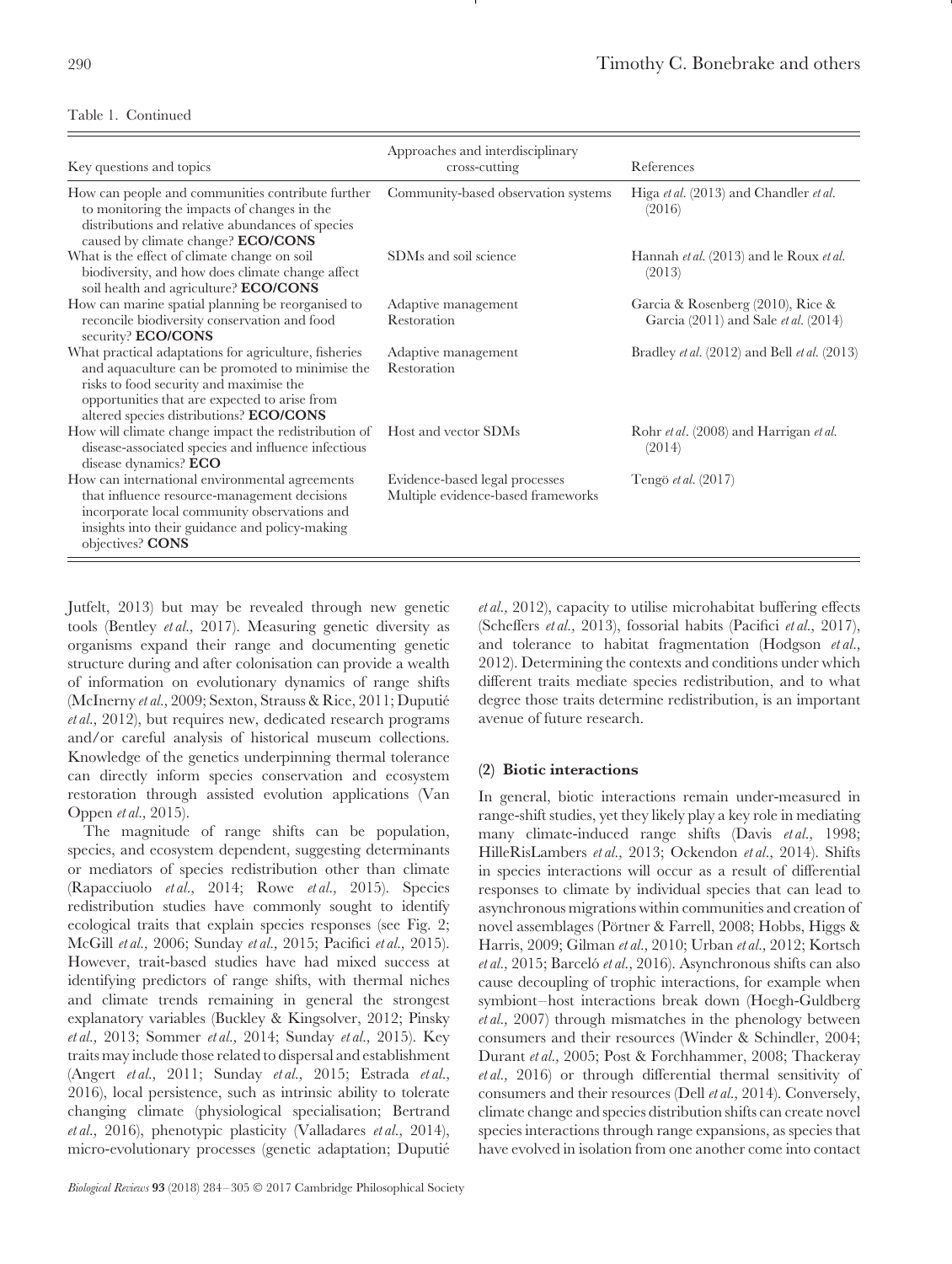for the first time (Vergés *et al.*, 2014; Sánchez-Guillén *et al.*, 2015).

Some of the most dramatic impacts of community change are likely to arise through the assembly of novel species combinations following asynchronous range shifts associated with climate change (Urban *et al.,* 2012; Alexander, Diez & Levine, 2015). These predictions are supported by palaeoecological studies that show how novel species interactions resulting from past climatic changes drove profound community-level change (Blois *et al.,* 2013). The emergence of novel ecological communities will pose significant conservation and societal challenges, because most management paradigms are insufficient to cope with major reorganisation of ecosystems (Morse *et al.,* 2014; Radeloff *et al.,* 2015). Studies of the response of linked social-ecological systems to historical climatic changes are needed to inform the management of ecosystems under ongoing and future climate change (e.g. Hamilton, Brown & Rasmussen, 2003).

Contemporary observations of extreme events suggest that shifts in species interactions are particularly important when redistribution occurs in foundation (i.e. habitat-forming) or keystone species. Shifts in foundation species can initiate cascading effects on other species and act as biotic multipliers of climate change (Zarnetske, Skelly & Urban, 2012). For example, many of the greatest ecosystem impacts of climate change in marine systems have been caused by the loss of habitat-forming species such as corals, kelp forests and seagrasses (Hoegh-Guldberg & Bruno, 2010; Thomson *et al.,* 2015; Verges´ *et al.,* 2016; Wernberg *et al.,* 2016).

Explanatory ecology is now shifting its focus from single species to the role of biotic interactions in mediating range shifts. A key research priority is to identify the importance of biotic interactions relative to species traits, geographic context and physical rates of change (Sunday *et al.,* 2015). A limiting factor has been the lack of multi-species 'climate change experiments' (Wernberg, Smale & Thomsen, 2012) and long time-series data that follow multiple trophic levels (Brown *et al.,* 2016). Thus, there is a need to join multiple data sets in order to understand how biotic interactions shape range shifts. Understanding the role of biotic interactions in species redistribution is important to inform conservation and societal challenges. For instance, models of three interacting invasive pests (potato tuber moths) in the Andes predicted that their redistribution would alter biotic interactions, which would in turn impact the level of crop damage (Crespo-Pérez *et al.,* 2015).

## <span id="page-7-0"></span>**(3) Community redistribution and historical ecology**

Despite species redistribution science being born of ecology, we are still a long way from understanding how species redistribution will drive changes in ecological communities (Marzloff *et al.,* 2016). Historical ecology suggests that climate change can result in dramatic alterations in community structure. For example, the equatorial dip in diversity evident in modern marine communities (Tittensor *et al.,* 2010) was most pronounced for reef corals during the warmer intervals of the last interglacial period (125 ka), indicating that both leading and trailing edges of species ranges were responding to increases in ocean temperature (Kiessling *et al.,* 2012). Pleistocene reef records suggest that species and communities are relatively robust to climate change and that ecological structure generally has persisted within reef coral communities over multiple climatic cycles (Pandolfi, 1996; Pandolfi & Jackson, 2006). By contrast, many North American tree species have shifted their individual distributions and adapted genetically to Quaternary climatic changes (Davis & Shaw, 2001). Human migrations, settlement patterns, and species use have also been linked to environmental change (Graham, Dayton & Erlandson, 2003). However, the rate of contemporary climate change, genetic constraints on rapid adaptation and dramatic land cover changes over the past century will challenge 'natural' species redistribution in the Anthropocene (Hoffmann & Sgro, 2011; Moritz & Agudo, 2013) and complicate human responses to these changes.

A key question for historical ecology is to determine the extent to which community change is driven by multiple species-specific responses to climate,*versus* shifts in key species driving cascading community change. Historical ecology can fill an important gap in our understanding, given that it focuses on systems that were, in most cases, far less influenced by humans than occur presently. Furthermore, studies in deep time allow us a glimpse into the outcome of processes similar to those that we are watching in their infancy today.

## <span id="page-7-1"></span>**(4) Climate trends, scale mismatch and extreme events**

Climate trends are a key predictor of range shifts due to the importance of climatic tolerances (or thermal performance curves) in controlling species ranges. Observational evidence of the direction of range shifts in terrestrial and aquatic environments are overwhelmingly consistent with expectations required for species to track temperature changes (Sorte *et al.,* 2010; Chen *et al.,* 2011; Comte *et al.,* 2013; Poloczanska *et al.,* 2013). Longitudinal range shifts, as well as shifts towards the tropics or lower elevations (which run counter to intuitive expectations), can be attributed to the complex mosaic of regional climate changes expected under global change that involve not only temperature but also other factors such as precipitation and land-use changes (Lenoir *et al.,* 2010; Crimmins *et al.,* 2011; McCain & Colwell, 2011; Tingley *et al.,* 2012; Pinsky *et al.,* 2013; VanDerWal *et al.,* 2013).

Multi-directional distribution shifts stem partly from the spatial arrangement of mountain ranges on land and continental shelves in the ocean, which are important physiographic features constraining (as barriers) or enhancing (as corridors) species redistribution (VanDerWal *et al.,* 2013; Burrows *et al.,* 2014). For example, the ranges of some forest plants are shifting equatorward and upward as the climate warms in France, likely due to the fact that the main mountain ranges in France are located in the south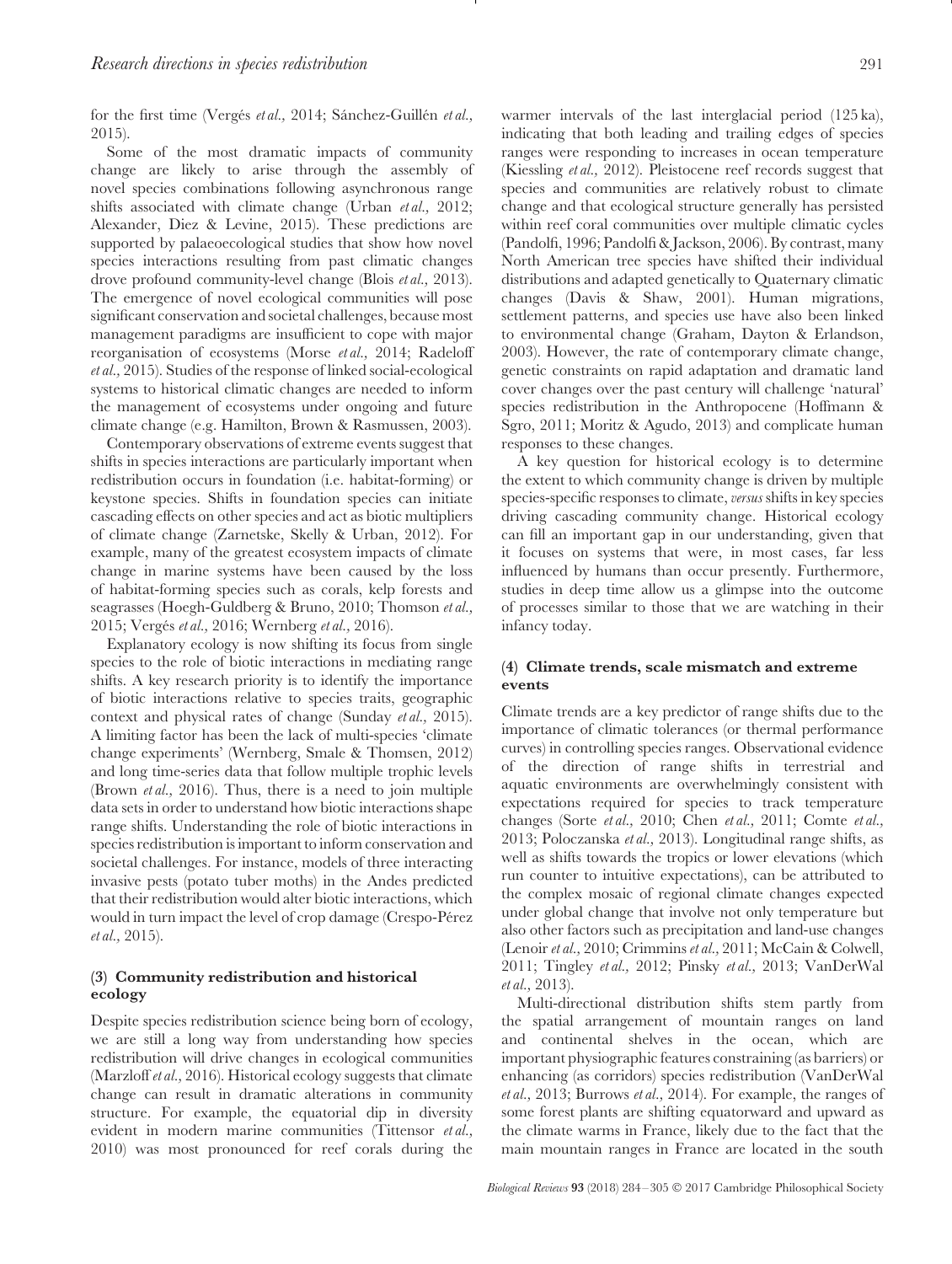(Alps, Massif Central and Pyrenees; Kuhn *et al.,* 2016). Such geographic features may thus represent potential climatic traps or 'cul-de-sacs' for living organisms facing climate change. The northern Mediterranean Sea, for example, will likely act as a cul-de-sac for endemic fishes under future climate change (Lasram *et al.,* 2010).

A challenge in using climate variables to explain species redistribution is that species may respond to different climate variables than those available from historical measurements, due to a spatial mismatch between the size of the studied organisms and the scale at which climate data are collected and modelled (Potter, Woods & Pincebourde, 2013). For instance, relationships between climate velocity and marine species redistribution are weak or non-existent using global sea-surface temperature data sets to calculate climate velocity (Brown *et al.,* 2016), but can be strong using locally measured temperatures that coincide with organism sampling (Pinsky *et al.,* 2013). Therefore, we consider it a research priority to find ways to reconstruct high spatial- and temporal-resolution temperature histories that are relevant to the organisms under study (Franklin *et al.,* 2013; Kearney, Isaac & Porter, 2014; Levy *et al.,* 2016). This objective requires better communication and more collaboration among climatologists, remote sensing specialists and global change biologists to produce climatic grids at spatial and temporal resolutions that match organism size and thus are more meaningful for forecasting species redistribution under anthropogenic climate change.

The study of extreme events has been instrumental to species redistribution research, because punctuating events provide distinct natural experiments for the study of biological responses to climate change. The frequency and amplitude of extreme events is increasing with climate change (IPCC, 2013), placing increasing emphasis on studying extreme events in the context of longer-term change. Impacts of climate change on biological communities are often mediated by extreme events (Fraser *et al.,* 2014; Thomson *et al.,* 2015; Wernberg *et al.,* 2016). For example, ocean temperatures along the western Australian coast increased for over 40 years, with kelp forests exhibiting little noticeable ecological change, but a marine heat wave drove a 100 km kelp forest range contraction in only 2 years (Wernberg *et al.,* 2016). The infrequent nature of extreme events means that long time series are required to document the cumulative impacts on ecosystems. For example, in Australia, severe wildfires in quick succession brought about an ecosystem regime shift in mountain ash forests (Bowman *et al.,* 2014). A research priority is therefore to extend studies that document changes arising from a short-term extreme event into longer time series that may allow us to understand the cumulative effects of changes in frequency of extreme events.

#### <span id="page-8-0"></span>**(5) Anticipating future redistributions**

The urgency of responding to anthropogenic climate change has stimulated a shift towards anticipatory ecology that aims to predict future ecological change. The shift to anticipatory ecology is indicated by our literature analysis, which found an increased frequency of terms related to prediction [Fig. 2; terms 'sdm' (species distribution model) and 'maxent' (a popular tool for such modelling); Phillips & Dudík (2008)]. Approaches to predicting the consequences of climate change for biodiversity are varied and include correlative species distribution models (SDMs; Guisan & Zimmermann, 2000) as well as mechanistic and hybrid SDMs that account for physiological constraints, demographic processes or environmental forecasts (Kearney & Porter, 2009; Hartog *et al.,* 2011; Webber *et al.,* 2011; Dullinger *et al.,* 2012; Cheung *et al.,* 2015; Table 1). The emergence of the study of species redistributions during the era of rapidly increasing computing power and growing availability of climate data has also contributed to the dominance of spatial modelling techniques. The emphasis on forecasting has been paralleled by a development of predictive techniques, including machine-learning algorithms such as maxent (Phillips & Dudík, 2008).

Anticipatory models have recently been progressing on two fronts. First, mechanistic and process-based models, often including physiology, biotic interactions, and/or extreme events, are increasingly being used and developed for biogeographic prediction (Kearney & Porter, 2009; Cabral *et al.,* 2016). Bioenergetics models, for example, can overcome traditional species distribution model limitations when making predictions under novel climates, modelling extreme events and understanding the importance of timing of weather events (e.g. Briscoe *et al.,* 2016). Mechanistic models tend to be data intensive and have so far been little used in conservation planning despite significant potential (Evans, Diamond & Kelly, 2015; Mitchell *et al.,* 2016). However, prospects for process-based models integrating conservation and society are positive, as models become more flexible, accurate, and accessible (Kearney & Porter, 2009).

The second trend with predictive models has been an increasing focus on physical drivers at appropriate spatial and temporal scales (Potter *et al.,* 2013). In this regard, a key perspective in species redistribution is the velocity of climate change – which measures the geographic movement of temperature isotherms (Loarie *et al.,* 2009; Burrows *et al.*, 2011) to project changes in species ranges and community composition (Hamann *et al.,* 2015). Climate velocity trajectories (Burrows *et al.,* 2014) based on sea surface temperatures, for example, were recently combined with information on thermal tolerances and habitat preferences of more than 12000 marine species to project that range expansions will outnumber range contractions up to the year 2100. Broadened ranges, in turn, are projected to yield a net local increase in global species richness, with widespread invasions resulting in both homogenised and novel communities (Molinos *et al.,* 2015). However, velocity measures have limitations and can underestimate climate change exposure for some communities (Dobrowski & Parks, 2016). For marine systems, changes in the speed and direction of currents can potentially influence dispersal and therefore population connectivity, and may also need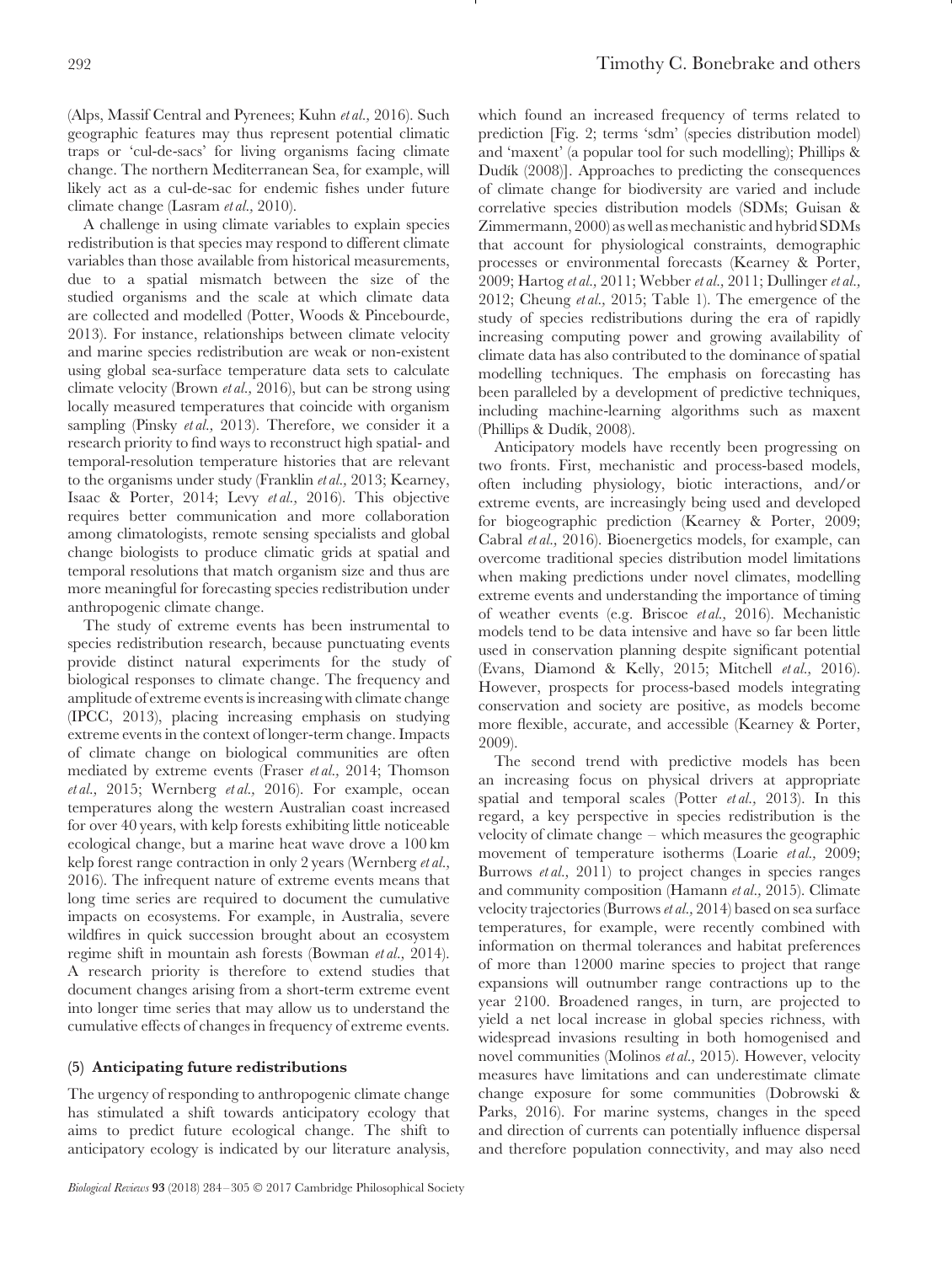to be considered for a more complete understanding of the relationship between climate drivers and rates and magnitudes of range shifts (Sorte, 2013; Cetina-Heredia *et al.,* 2015). High-resolution particle-transport Lagrangian models may be useful in this context (van Gennip *et al.,* 2017). Ultimately, examining multiple climate change metrics and linking them to the threats and opportunities they represent for species could overcome the limitations of individual metrics and provide more-robust impact estimates (Garcia *et al.,* 2014).

## <span id="page-9-0"></span>**IV. CONSERVATION ACTIONS**

Faced with climate change as a novel and substantial threat, a new species-management paradigm has emerged (Stein *et al.,* 2013): to be effective, conservation strategies must account for both present and future needs and must be robust to future climate change. Such strategies will require integration of species redistribution science with consideration of the social and economic consequences (Table 1). Managers have several options for conserving species and ecosystems faced with range shifts: adapt conservation management in current landscapes and seascapes; facilitate natural species movement; manage resources to support species redistribution; and/or move species as a conservation intervention, i.e. managed relocation. Important reviews on conservation under climate change, such as Heller & Zavaleta (2009) and Mawdsley, O'Malley & Ojima (2009), provide context for adaptation strategies under warming. In this section we specifically aim to synthesise recent advances in species redistribution science and conservation actions that attempt to accommodate species redistributions, requiring the involvement of multiple stakeholders for effective implementation.

## <span id="page-9-1"></span>**(1) Adapting management in current conservation landscapes and seascapes**

Mitigating the impacts of climate change on species and ecosystems *in situ* is challenging, because it requires management decisions that are robust to future change and the development of adaptive solutions for specific populations (e.g. providing shelter or supplemental food; Correia *et al.,* 2015). Systematic conservation planning efforts are increasingly incorporating the principles of climate change adaption into the protected-area design process (Carvalho *et al.,* 2011; Groves *et al.,* 2012), ensuring that existing protected areas are resilient to climate change by maintaining and increasing the area of high-quality habitats, prioritising areas that have high environmental heterogeneity, and controlling other anthropogenic threats (Hodgson *et al.,* 2009). Habitat engineering may also be required to provide effective recovery and maintenance of populations, for example, through the installation of microclimate and microhabitat refuges or enhancement and restoration of breeding sites (Shoo *et al.,* 2011). Identification

of microrefugia, small areas robust to warming impacts over long time periods, will also be key for long-term planning (Lenoir, Hattab & Pierre, 2017). In many countries, the legal and governance framework underpinning protected-area management may not yet allow for these types of active management interventions (McDonald *et al.,* 2016*a*), so legal reform may be needed.

#### <span id="page-9-2"></span>**(2) Facilitating natural species movement**

As the most suitable habitat conditions for species are shifting geographically under climate change and species redistribute themselves, forward planning is increasingly essential, both temporally and spatially (Mawdsley *et al.,* 2009). Although most palaeoecological studies (e.g. Williams & Jackson, 2007) indicate that range shifts alone do not drive widespread extinction events [but see Nogués-Bravo *et al.* (2010) who did find evidence for extinctions], range-restricted species potentially face high climate-driven extinction risks (Finnegan *et al.,* 2015; Urban, 2015).

Reserve networks must consider current biodiversity, probable patterns of future biodiversity, corridors suitable for projected range shifts, and cost (Lawler *et al.,* 2015; Scriven *et al.,* 2015), anticipating the need for protected-area establishment in newly suitable areas (Carvalho *et al.,* 2011). Climate-velocity methods (Burrows*et al.,* 2014) or the analysis of fine-scaled climatic grids (Ashcroft *et al.,* 2012) can be used to identify climate refugia – places where microclimates are decoupled from macroclimatic fluctuations and are thus more stable and less likely to change quickly  $-$  as potentially good candidates for future protected areas. Information on future habitat suitability for threatened species (e.g. obtained using SDMs) can be coupled with information on climate refugia to target areas likely to maximise conservation benefits (see Hannah *et al.,* 2014; Slavich *et al.,* 2014). To assess landscape or seascape connectivity with greater realism, patterns of habitat fragmentation (McGuire *et al.,* 2016) and flow must be considered, i.e. wind and oceanic currents (Péron *et al.*, 2010; Sorte, 2013; van Gennip *et al.*, 2017).

In some cases, facilitating species redistribution can be achieved through the expansion or realignment of existing protected area boundaries. Where public conservation funding is limited, it may be necessary in some circumstances to release protection of some areas in order to secure others of higher priority (Alagador, Cerdeira & Araújo, 2014). In addition to maintaining connectivity through reserve network design, market-based instruments and public–private partnerships can be harnessed to accommodate species redistribution. Conservation easements, for example, while popular and potentially effective in environmental protection of private land, rarely consider climate change impacts or species redistribution (Rissman *et al.,* 2015). New mechanisms for private land stewardship and management, including Indigenous Protected Area (IPA) agreements, will also be needed.

Conservation interventions designed to meet contemporary environmental challenges can conflict with climate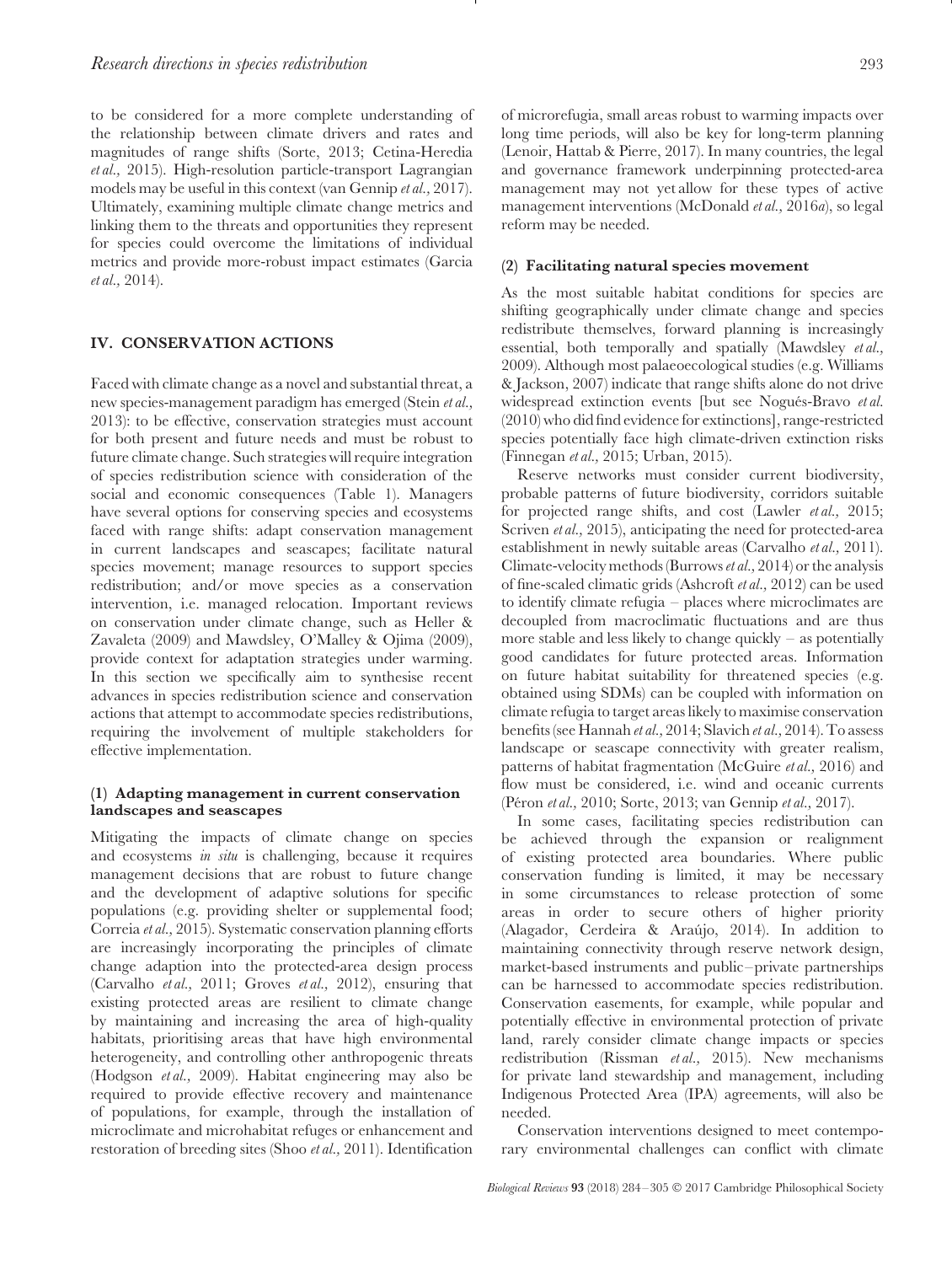change planning objectives. For example, fences in Africa around wildlife reserves have been good for minimising human–wildlife conflict but poor for maintaining landscape connectivity (Durant *et al.,* 2015). Similarly, shifts in agriculturally suitable areas in the Albertine region of Africa, as a result of changing climate, may cause a displacement of agriculture into protected areas, significantly complicating climate-driven species redistribution impacts on conservation plans for the region (Watson & Segan, 2013).

## <span id="page-10-0"></span>**(3) Resource-management systems for species redistribution**

Some existing resource-management systems can be extended for adaptive management of species on the move. For example, a real-time management system is used in eastern Australia to predict the distribution of a tuna species over the cycle of a fishing season (Hobday & Hartmann, 2006; Hobday *et al.,* 2011). The changing distribution of the fish requires dynamic responses to zones that restrict fishing activity. While this example of species redistribution is on a seasonal timescale, the management system can also respond to long-term species redistribution, based on regular updates of the management zones. Such real-time management responses to changing species distributions are relatively advanced in marine systems and are being formalised in the field of dynamic ocean management (Hobday *et al.,* 2014; Lewison *et al.,* 2015; Maxwell *et al.,* 2015).

Conservation strategies for mobile and range-shifting species can also utilise innovative market-based instruments and develop new partnerships involving private landholders. A promising example is The Nature Conservancy's California pop-up wetland initiative, which involves seasonal land 'rentals', in which farmers agree to flood their fields to facilitate water bird migration (McColl *et al.,* 2016). Predictive habitat modelling of bird migration is used to earmark different land parcels, and landholders submit bids to participate in each year's habitat creation program. As in this example, local and regional conservation planning for multiple uses requires good-quality data, plus resources for monitoring and implementation. Researchers also need to understand what information land-owners, planners and policy makers actually need to aid decision-making, which requires considerable engagement and knowledge exchange (Cvitanovic *et al.,* 2015).

As part of this engagement, structured decision-making processes can inject both values and scientific data into the development of management strategies for ecosystem-based marine management, as proposed for development of high seas protected areas (Maxwell, Ban & Morgan, 2014). Options for managers and policy makers can be evaluated with quantitative modelling tools, such as models of intermediate complexity (Plagányi *et al.*, 2014), while management strategy evaluation (Bunnefeld, Hoshino & Milner-Gulland, 2011) can be used to test climate-smart management strategies that include socio-ecological criteria. In addition to novel dynamic management approaches, existing tools in development and conservation law, such as biodiversity offsets, will need to be modified to promote adaptive conservation planning for species redistribution (McDonald, McCormack & Foerster, 2016*b*) and to allow management responses on appropriate timescales (Hobday *et al.,* 2014).

# <span id="page-10-1"></span>**(4) Managed relocation**

Given numerous decision frameworks for managed relocation, the science required to inform any decision to relocate a species is defined by knowledge gaps in local species ecology and management (e.g. Richardson *et al.,* 2009; McDonald-Madden *et al.,* 2011; Rout *et al.,* 2013 and see Article 9 in Glowka *et al.,* 1994). Trial introductions of the critically endangered western swamp turtle (*Pseudemydura umbrina*) to the south-western corner of Australia (300 km south of its native range), in 2016, serve as a useful example. For the turtle, persistence in the wild is constrained by severe habitat loss and fragmentation and by a rapid reduction in winter rainfall. Correlative SDMs based on coarse-grained climatic data have created a challenge for translocation planning, as the turtle historically occupies just two wetlands 5 km apart (Mitchell *et al.,* 2013). The solution has been to build mechanistic SDMs that are based on detailed knowledge of the turtle's physiological limits, behaviour, and the ecohydrology of their ephemeral wetland habitats (Mitchell *et al.,* 2013, 2016). Forcing these process-based SDMs with future drier and warmer climates has illustrated where suitable habitat might exist into the future, and when complemented with spatially explicit multiple criteria analysis (Dade, Pauli & Mitchell, 2014) has identified candidate wetlands for future attempts to establish outside-of-range populations.

The primary challenge for practicing managed relocation is identifying ways to overcome any social barriers to relocation. Relocating species for conservation can challenge deeply held values and beliefs about human intervention in nature, and what constitutes appropriate and desirable environmental stewardship. Particular challenges may arise for Indigenous peoples, for whom connection to landscapes and historically, culturally and spiritually significant species is of great importance. Formal mechanisms for engaging with local communities and stakeholders, including consideration of the cultural effects and drivers of proactive conservation management under climate change, will be critical. Issues include cultural nuances, such as the terminology used in management proposals and policy. For example the term 'assisted colonisation', adopted in the guidelines of the International Union for Conservation of Nature (IUCN) for species introductions outside of the known range to prevent extinction, has historical and colonial connotations with the word 'colonisation' that may create barriers to participation. In this case, an alternative, culturally considerate phrase to encourage broader inclusion might be 'managed relocation' (see Schwartz *et al.,* 2012).

The IUCN guidelines for conservation translocations (IUCN/SSC, 2013) provide a complete framework to assess the need for managed relocation, including the risks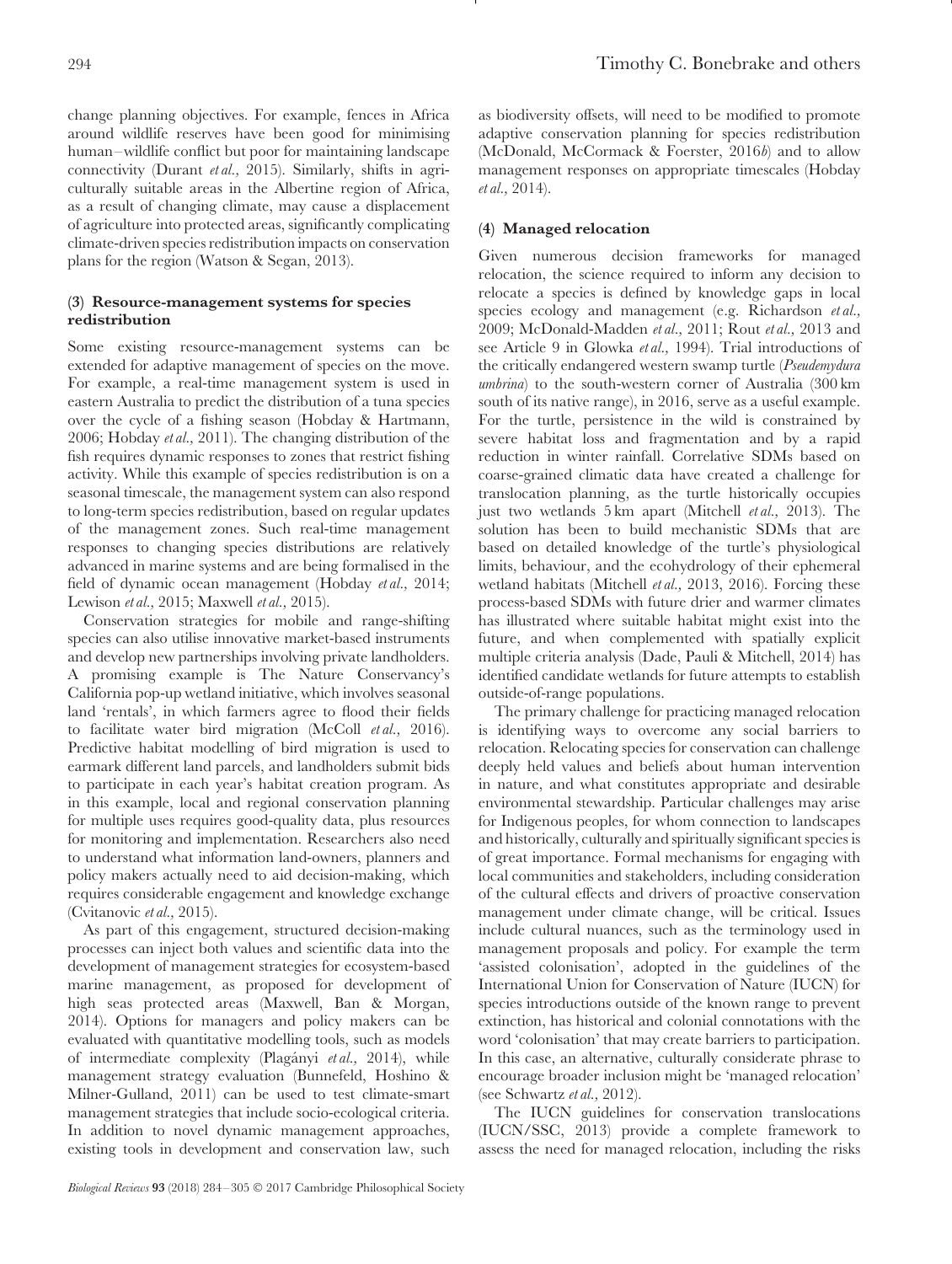associated with translocations for the species of interest and for the ecosystem that receives the new species. Potential damage to the ecosystem from managed relocation is the worst-case scenario, and this issue forces decision-makers to ask themselves what they value most. Is the survival of a particular species that is threatened by human actions sometimes worth the risk of profound change to the recipient ecosystem? If we aim for a species to thrive, when does it become invasive? These are questions that will need to be answered as managed relocation for conservation becomes more frequent. Legislative reform is also required to change the regional and domestic laws and policies that guide practical implementation of managed relocations. Many jurisdictions around the world have no explicit legal mechanisms for relocating species across jurisdictional borders, a regulatory gap that is likely to become more problematic under rapid climate change (Schwartz *et al.,* 2012). Law and policy should incorporate collaborative mechanisms for cross-tenure, local, regional and international species relocations, and should facilitate species relocation to support broader ecological processes, not just to preserve charismatic threatened species.

# <span id="page-11-0"></span>**V. SOCIAL AND ECONOMIC IMPACTS OF SPECIES REDISTRIBUTION**

Changing distributions of economically and socially important species under climate change are affecting a wide range of peoples and communities. Understanding the ecology of species on the move and the development of conservation tools for species redistribution responses will, together, contribute to an integrated approach to managing social impacts (Table 1). Consequences will likely include exacerbated food security issues; challenges for Indigenous and local livelihoods, governance and cultures; and human health problems. Facing these challenges will require an interdisciplinary, participatory approach (O'Brien, Marzano & White, 2013) that will include not only scientists and professionals from different fields but also managers, governments and communities.

#### <span id="page-11-1"></span>**(1) Food security**

Since the spike in food prices in 2008, much thought has gone into how to feed nine billion people by 2050 (World Bank, 2008; Evans, 2009; Royal Society of London, 2009). A key to producing 70–100% more food by 2050 will be filling the yield gap for agriculture (Godfray *et al.,* 2010), i.e. the difference between potential and actual yields. For fisheries and aquaculture, the challenge is to provide an additional 75 Mt of fish by 2050 to supply 20% of the dietary protein needed by the human population (Rice & Garcia, 2011). Given that yields from capture fisheries have already plateaued, most of the additional fish will need to come from aquaculture (FAO, 2014).

The challenges of enhancing agricultural and fisheries productivity to meet global food demand (Godfray *et al.,* 2010; FAO, 2014) are exacerbated by species redistribution. Increased agricultural productivity will depend in part on keeping weeds, diseases and pests in check where they increase in abundance and disperse to new areas. As fish species migrate in search of optimal thermal conditions, the locations of productive fisheries will change (Cheung *et al.,* 2010), resulting in gains for some communities and losses for others (Bell *et al.,* 2013). Changes in the distributions and relative abundances of harmful marine algae, pathogens and pests, will also create new hurdles for fisheries and aquaculture (Bell *et al.,* 2016).

A key short-term priority for food-security research is the development of new global models of fishery production that account for climate change. Several models are now being used to inform large-scale policy on global change in marine fishery production (e.g. Cheung *et al.,* 2010; Barange *et al.,* 2014). However, a single approach (Cheung *et al.,* 2010) has been dominant in representing species redistributions. While this model has been repeatedly updated (Cheung & Reygondeau, 2016; Cheung *et al.,* 2016), considerable structural uncertainty remains in our ability to predict change in fishery production, as production depends critically on uncertain future fishery-management arrangements (Brander, 2015). The extent to which structural uncertainty afflicts global production estimates needs to be evaluated with alternative modelling approaches. These issues are beginning to be addressed by model ensemble initiatives such as through the Inter-sectoral Model Intercomparison Project [\(https://www.isimip.org/\)](https://www.isimip.org/) and through the inclusion of more detailed bio-economic processes (Galbraith, Carozza & Bianchi, 2017).

#### <span id="page-11-2"></span>**(2) Indigenous livelihoods, governance and cultures**

The distributions and relative abundances of species within their historic ranges have been central to the knowledge of Indigenous peoples, including not only sedentary communities, but also mobile communities such as nomads, pastoralists, shifting agriculturalists and hunter-gatherers (Kawagley, 2006; Sheridan & Longboat, 2006; Arctic Council, 2013; Mustonen & Lehtinen, 2013). Maintaining relatively intact ecosystems is crucial to the preservation of livelihoods, cosmologies, cultures and languages of these groups, and many have developed governance systems for their biological resources based on holistic observations and checks-and-balances to prevent overharvesting (Huntington, 2011; Mustonen, 2015; Mustonen & Mustonen, 2016). Alterations in species ranges and relative abundances due to climate change will have profound consequences for these governance systems.

Leaders of these societies also recognise that changes in relative abundances of species are caused by other drivers, such as extraction of natural resources and development of infrastructure (Arctic Council, 2013), and have called for a paradigm shift in governance to address the profound changes underway (Kawagley, 2006; Huntington, 2011).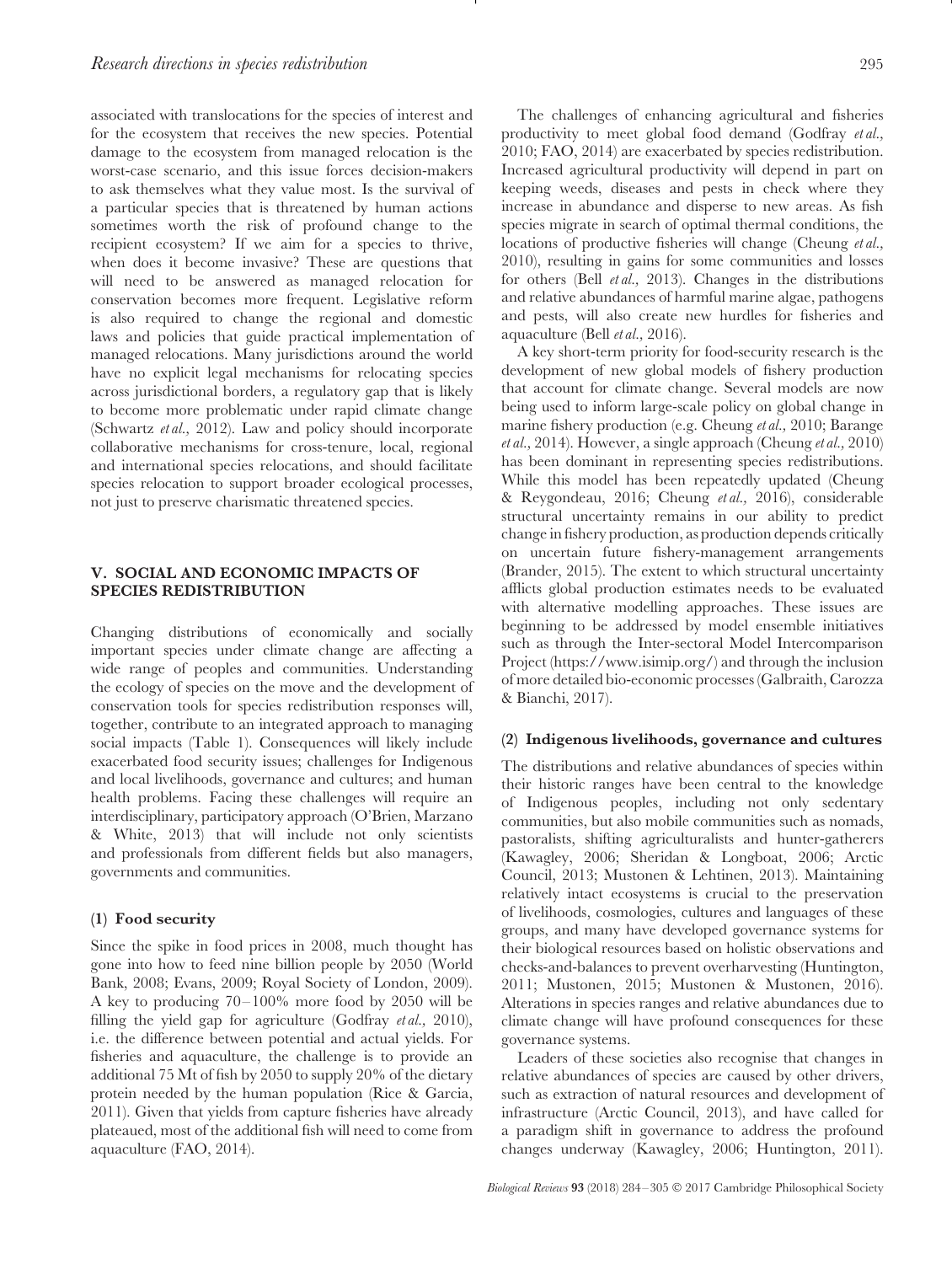This paradigm shift requires partnership approaches with non-Indigenous institutions to respond to the scale and significance of impacts on livelihoods (Huntington, 2011). Culturally safe and respectful language spoken by scientists, and teaching of science for Indigenous, traditional and mobile peoples are an essential part of this approach. Otherwise, opportunities to effectively integrate the often deep and diverse knowledge of these people into strategies to cope with change will be lost (Lee *et al.,* 2016).

# <span id="page-12-0"></span>**(3) Human health**

The risk of increases in infectious diseases due to species redistributions, potentially exacerbated by food insecurity crises, is also a significant concern (Altizer *et al.,* 2013) and a key research challenge. History is full of examples of climate-driven species movements and human distribution shifts, resulting in infectious disease outbreaks (McMichael, 2012). For example, bubonic plague outbreaks caused by the bacterium *Yersinia pestis* during the Black Death – the great pandemic originating in Asia and spreading throughout Europe between 1347 and 1353 – have been shown to occur roughly 15 years after a warmer and wetter period (Schmid *et al.,* 2015). Even the contemporary dynamics of bubonic plague, which still occurs in Central Asia, have been clearly linked to climate change (Stenseth *et al.,* 2006).

In the Arctic, many interconnected factors such as climate, wildlife populations, and health have triggered infectious disease outbreaks. Although the health of Indigenous peoples of the circumpolar region has improved over the last 50 years, certain zoonotic and parasitic infections remain higher in Arctic Indigenous populations compared to respective national population rates (Parkinson & Evengård, 2009). Evidence for associations between climate and infectious disease in the Arctic is clear, but the relationship between climate change and vector-borne disease rates is poorly explored, owing to the small number of studies on the subject (Hedlund, Blomstedt & Schumann, 2014). However, the case of increasing incidence of tick-borne encephalitis in Sweden since the 1980s is instructive: mild winters have increased tick population densities in the country, leading to increased disease incidence (Lindgren & Gustafson, 2001). A key component of prevention and control of climate-mediated infectious diseases is surveillance.

## <span id="page-12-1"></span>**(4) Need for monitoring**

More modelling is needed to understand the cascading effects of climatic changes on the species that we rely on for food and livelihoods and those whose spread can adversely affect human health. Such modelling will help identify practical adaptations and the policies needed to support them.

Collection of the information needed to validate these models can be enhanced by community-based monitoring and citizen science, engaging the agriculture, fishing and aquaculture industries and Indigenous and local communities (Mayer, 2010; Johnson *et al.,* 2015; Robinson *et al.,* 2015). These groups are well placed to monitor changes in the relative abundance and distribution of species that they rely on or regularly interact with. For many Indigenous and local communities, monitoring is central to the preservation of their sea- and land-use patterns and sustainable development (Sheridan & Longboat, 2006; Mustonen, 2015). Moreover, rapidly developing tools and networks in citizen science may enhance large-scale monitoring (Chandler *et al.,* 2016). For example, citizen science has already contributed approximately half of what we know about migratory birds and climate change (Cooper, Shirk & Zuckerberg, 2014). Broad stakeholder engagement has the added benefit of increasing awareness of the effects of climate change on human well-being, while empowering communities to effect changes in environmental behaviour and policies.

Involving local stakeholders in monitoring also enhances management responses at the local spatial scale, and increases the speed of decision-making to tackle environmental challenges at operational levels of resource management (Danielsen *et al.,* 2010). The promptness of decision-making in community-based monitoring and the focus of the decisions at the operational level of species and resource management make community-based monitoring approaches particularly suitable when species are rapidly shifting ranges. Community-based monitoring is also likely to provide information about crucial new interactions between species (Alexander *et al.,* 2011; Huntington, 2011). One potential challenge to community-based monitoring is that, in situations in which constraints or demands on resources may condition quotas or financial payments to communities, the local stakeholders might have an incentive to report false positive trends in those natural resources so they can continue to harvest the resources or continue to be paid, even though the resources may actually be declining (Danielsen *et al.,* 2014). Systems ensuring triangulation and periodic review of the community-based monitoring results will therefore be required, whether the monitoring is implemented by communities, governments or the private sector.

Increased monitoring may also increase understanding of the spatial and temporal impacts on human societies posed by changes in the distribution and abundance of species. The effects of climate change on species needs to be mainstreamed into routine food-production assessments so that society is prepared and can adapt to predicted changes. Technological improvements have increased the potential for citizen scientists to engage in the necessary monitoring (Brammer *et al.,* 2016) and for industries to capture essential data as part of routine field operations (Ewing & Frusher, 2015). On a broader scale, co-ordination of monitoring to obtain data that can be compared across diverse regions is needed. Identification of hotspots, where range changes and impacts are expected to be seen earlier (Hobday & Pecl, 2014; Pecl *et al.,* 2014), can aid in the early development of broad-based practical adaptive strategies. Moreover, technological advances are making it possible to not just monitor the location of organisms, but understand the physiological and behavioural processes underlying their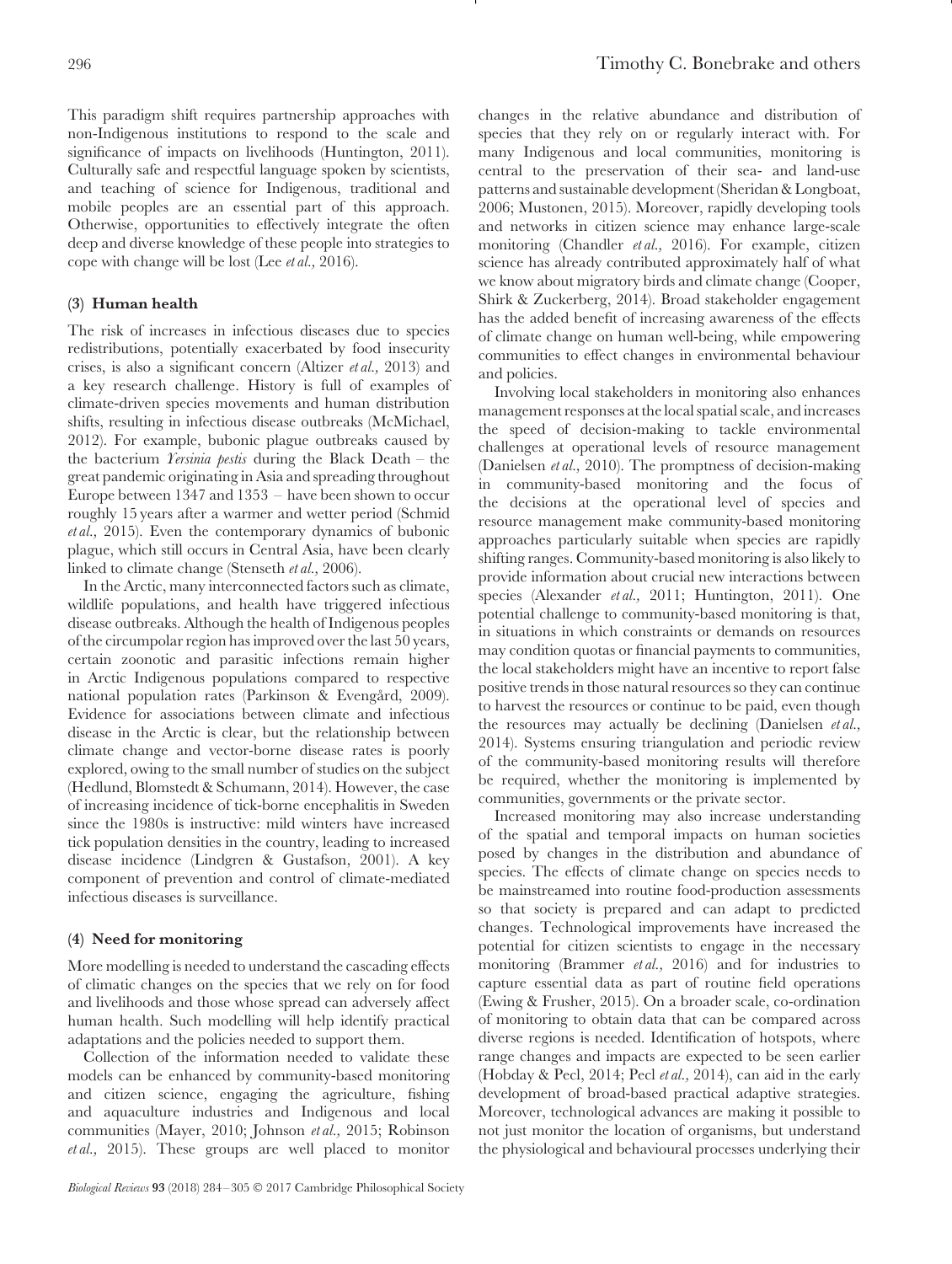movement patterns (Block *et al.,* 2001; Clark *et al.,* 2008, 2010). An integrated understanding of the drivers of species movement will greatly strengthen our capacity to plan for species redistributions in the future.

## <span id="page-13-0"></span>**VI. INTERDISCIPLINARY APPROACHES TO ADDRESS SPECIES REDISTRIBUTION CHALLENGES**

Species redistribution is a complex phenomenon dependent upon multiple and interacting multiscale climatic variation, as well as social and ecological/evolutionary processes (Fig. 3). The formation of novel species assemblages as a consequence of this redistribution brings significant new challenges for governments, resource users and communities, particularly when dependence on natural resources is high or where present or future species ranges cross jurisdictional boundaries (Pecl *et al.,* 2011). Identifying the mechanisms and processes driving species redistributions is critically important for improving our capacity to predict future biological change, managing proactively for changes in resource-based human livelihoods and addressing conservation objectives (Pinsky & Fogarty, 2012).

In recent years, the scientific study of climate-driven species redistribution has matured significantly (Fig. 1). Although research continues to focus on modelling and prediction of distribution shifts, researchers have increasingly incorporated management and socio-economic considerations explicitly (Fig. 2). As this review has highlighted, biological studies and management and social science research on species redistribution have provided a wealth of insights into global change, and have supported several innovative management responses (i.e. managed relocation, real-time management systems). Nevertheless, many challenges and key questions require answers (Table 1). Further integrated development will require working across disciplines to find innovative solutions (Bjurström & Polk, 2011).

Long-term interdisciplinary research programs that integrate the natural and social sciences are needed to study, understand and model the impact of climate-driven species redistribution on ecosystem functioning. More specifically, interdisciplinary research is needed on changes to multiple ecosystem services (e.g. food) and disservices (e.g. diseases) delivered to society, as climate changes, particularly as interdisciplinary approaches are not well represented in climate research (Bjurström & Polk, 2011). Simultaneous socio-ecological time series often reveal that people respond to ecosystem change in surprising ways. For example, a climate regime shift around 1960–1990 drove declines of a cod fishery, but opened up opportunities for a new shrimp fishery off Greenland (Hamilton *et al.,* 2003). However, only communities with sufficient capital to invest in new fishing gear, and entrepreneurial individuals who were willing to invest in a new fishery were able to adapt to the ecosystem change. Thus, societal responses

to species redistributions can be highly dependent on a few individuals, and human responses and natural changes must be considered in combination (Pinsky & Fogarty, 2012).

Many challenges must be overcome to execute a successful long-term interdisciplinary research program. Even within fields such as ecology, disciplinary barriers threaten to limit advances in species redistribution research. For example, communication and collaboration between marine and terrestrial researchers (Webb, 2012) has the potential to spark key developments. Unfortunately, research proposals with the highest degree of interdisciplinarity currently have the lowest probability of being funded (Bromham, Dinnage & Hua, 2016). Although long-term monitoring programs provide the essential foundation for tracking and understanding the causes and consequences of species redistributions, they also encounter funding difficulties due to the long time span of funding required and a bias in grant agencies away from studies perceived as simply observational research and towards hypothesis-driven research (Lovett *et al.,* 2007). Institutional change in funding agencies and an emphasis on prioritising interdisciplinary and long-term projects could lead to important, high-impact climate change research (Green *et al.,* 2017). In the meantime, global change scientists also need to explore multiple options to support long-term and interdisciplinary studies, such as harnessing citizen science and engaging in large-scale collaborative efforts.

In fact, citizen science may help to fill the knowledge gap in long-term and spatially extensive studies (Breed, Stichter & Crone, 2013). Citizen science approaches typically involve recruiting observers to be part of a formal program, a method for recording meaningful data, and a means of making those data accessible and discoverable for later use. In addition, successful programs often include data-vetting and data-management practices to ensure the integrity and long-term availability of data, providing data products to contributors and other interested parties, and interpreting the results of these efforts to tell a story of environmental functioning or change to larger audiences. Further work is needed, however, to find suitable ways to connect citizen science and community-based monitoring programs with international biodiversity data repositories (Chandler *et al.,* 2016).

Growing recognition of the important role of Indigenous, traditional and mobile peoples in protected area management is one positive change in recent years. The creation of a fourth type of governance (in addition to government, shared and private governance) in the IUCN's Protected Area Guidelines specifically addresses IPAs and Indigenous peoples' and Community-Conserved territories and Areas (ICCAs). In this case, the nature–culture binary is being dismantled to incorporate a range of worldviews that promote sustainable development, governance vitality and management devolution (delegation of power) (Borrini-Feyerabend *et al.,* 2013; Lee, 2016). Acknowledging the legitimacy of traditional knowledge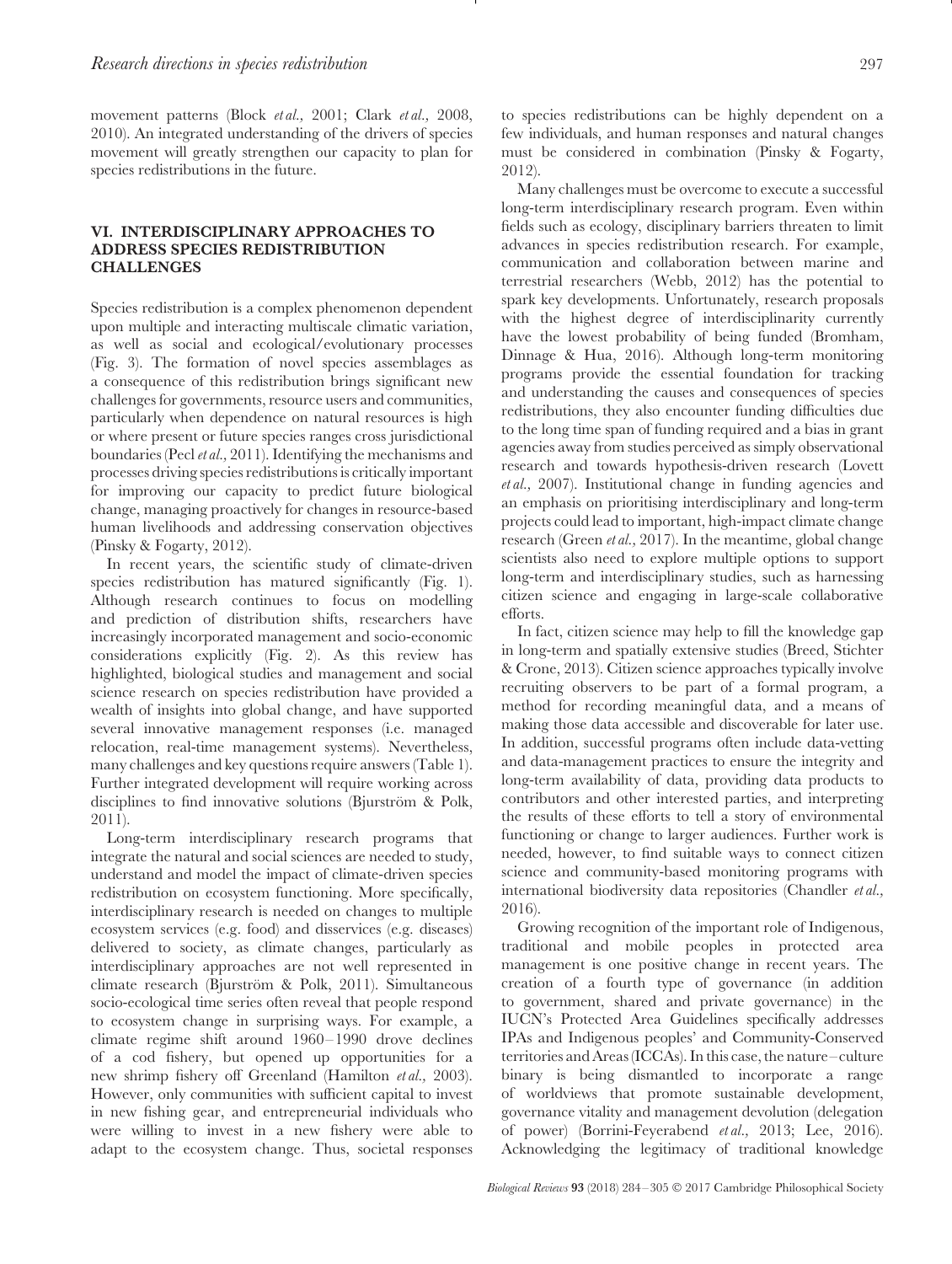

**Fig. 3.** *Ophiocordyceps sinensis*, a caterpillar-feeding fungus of the Tibetan plateau, presents a useful case study for the importance of an integrated and interdisciplinary approach to species redistribution. The species is widely consumed throughout China, largely for medicinal purposes. Distribution shifts of the species in recent decades have been observed, but models under future climates have yielded divergent outcomes (both range expansion and reduction) based on different sets of data and approaches (Shrestha & Bawa (2014); Yan *et al.,* 2017). Open questions remain about the physiology of the species and, particularly critical in this case, how interactions with the host caterpillar species might change under warming. *O. sinensis* is a critical part of the Tibetan economy (Winkler, 2008) but is also vulnerable to extinction given intensive collecting pressure and possible climate change impacts (Yan *et al.,* 2017). Greater understanding of the ecology of the species will assist in addressing economic and conservation challenges. But, equally importantly, the Indigenous populations that depend upon *O. sinensis* for income can also provide invaluable insights into complex ecological systems and how climate change might be changing these systems (Klein *et al.,* 2014).

systems can be instrumental in understanding species redistribution and provides a mechanism by which local communities can monitor and manage impacts (Eicken *et al.,* 2014; Tengo¨ *et al.,* 2017).

Examples of on-ground management responses to shifting species are few, to date, and those that have been reported are based on seasonal or short-term responses to changes in species distribution (Hobday *et al.,* 2011, 2014; McColl *et al.,* 2016). These few examples do illustrate how long-term change might be accommodated, but such approaches may not support management responses for the transformational level of change that may be needed in some regions. In these cases, development of long-term adaptive pathways (sensu Wise *et al.*, 2014) for species on the move is required. These pathways can include decision points at which switching of strategies is required, for example defining at what point a habitat-creation strategy should be changed to a translocation strategy.

## <span id="page-14-0"></span>**VII. CONCLUSIONS**

(1) Until recently, species redistribution was seen as something that would happen in the future rather than an immediate issue. However, it is happening now, with serious ecological and societal implications and impacts already being observed.

(2) The cross-cutting nature of species redistribution calls for the integration of multiple scientific disciplines, from climate science to ecology, palaeoecology, physiology, macroecology, and more. We further suggest that research on contemporary species redistribution needs to span process-based studies, observational networks by both scientists and community members, historical data synthesis and modelling over a variety of scales.

(3) Species redistribution defies conservation paradigms that focus on restoring systems to a baseline and challenges environmental management strategies, which are often static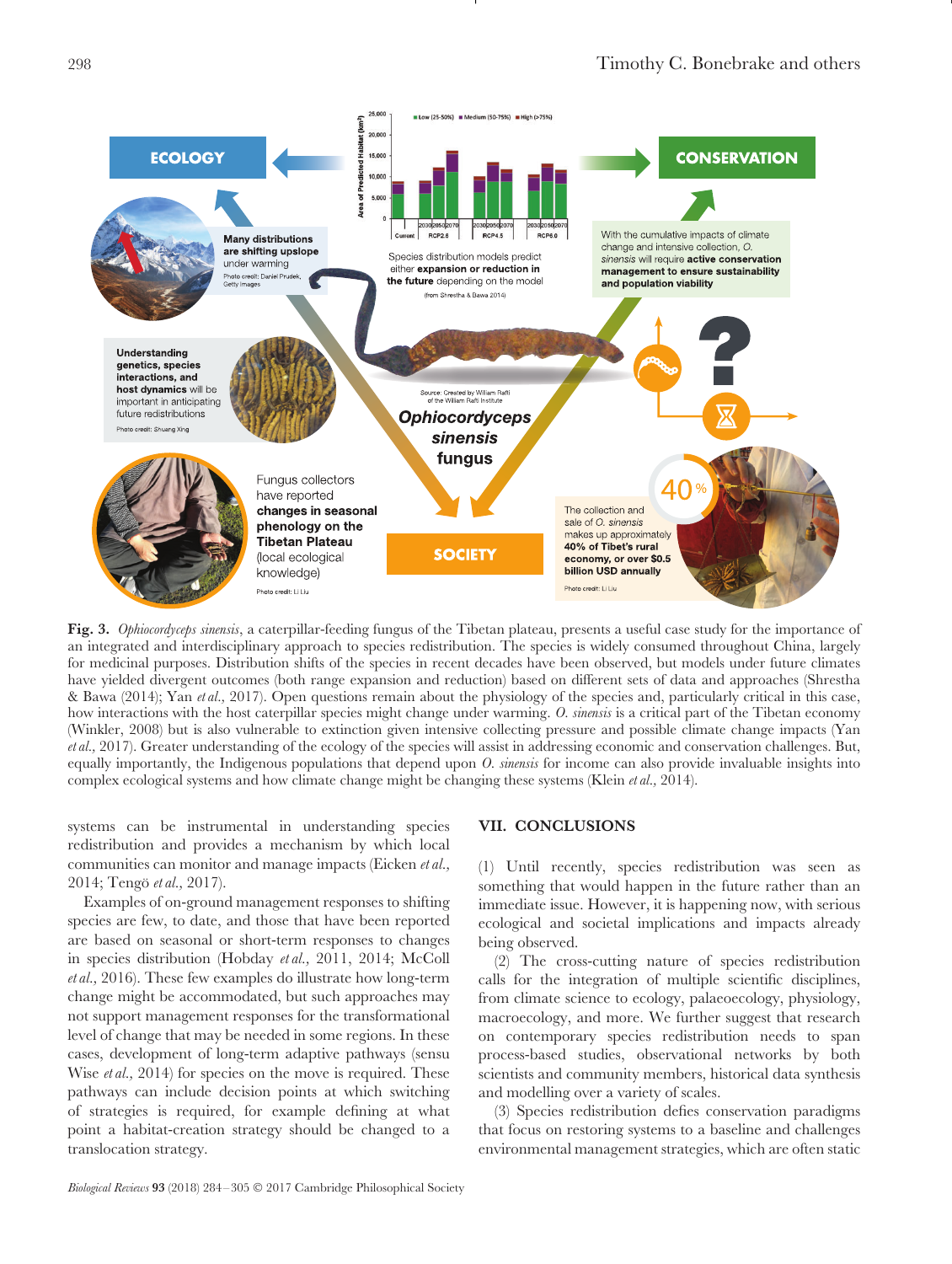and based on human-dictated boundaries drawn in the past. Climate-driven species redistribution therefore presents both fundamental philosophical questions and urgent issues relevant to conservation and society.

(4) For species redistribution research to support development of relevant adaptive strategies and policy decisions adequately, studies need to take an interdisciplinary approach and must recognise and value stakeholders. Involving stakeholders in monitoring and collection of data offers an opportunity to help guide effective adaptation actions across sectors.

#### <span id="page-15-0"></span>**VIII. ACKNOWLEDGEMENTS**

We thank the many Species on the Move 2016 conference participants who contributed to the intellectually engaging discussions, and particularly the key questions in the field, that ultimately led to this paper. The workshop and conference leading to this paper were supported by the University of Tasmania, IMAS: ''Institute for Marine and Antarctic Studies'', NOAA Fisheries Service, CSIRO, National Climate Change Adaptation Research Facility Natural Ecosystems Network, the Ian Potter Foundation, the Antarctic Climate and Ecosystems Cooperative Research Centre, and the ARC Centre of Excellence for Environmental Decisions. An anonymous reviewer, Jessica Blois and Tim Benton also provided helpful comments on the manuscript. T. C. B. was supported by RGC-GRF (HKU778512). C. J. B. (DE160101207), G. T. P. (FT140100596), E. W. (FT110100597) and T. W. (FT110100174) were supported by the Australian Research Council through DECRA and Future Fellowships, respectively. R. K. C. was supported by the University of Connecticut (USA) and the Center for Macroecology, Evolution, and Climate (University of Copenhagen, DK). B. E. was supported by Nordforsk. R. A. G. was supported by the South African National Research Foundation (KIC 98457 and Blue Skies 449888). M. A. J. was supported by Yale Climate and Energy Institute. T. M.'s participation has been made possible by the (WAPEAT) (Finnish Academy 263465) Project. J. M. S. and A. V. were supported by ARC DP's (150101491 and 170100023, respectively).

## <span id="page-15-1"></span>**IX. REFERENCES**

*References marked with asterisk have been cited within the Supporting Information.*

- ALAGADOR, D., CERDEIRA, J. O. & ARAÚJO, M. B. (2014). Shifting protected areas: scheduling spatial priorities under climate change. *Journal of Applied Ecology* **51**, 703–713.
- Albouy, C., Leprieur, F., Le Loc'h, F., Mouquet, N., Meynard, C. N., DOUZERY, E. J. P. & MOUILLOT, D. (2015). Projected impacts of climate warming on the functional and phylogenetic components of coastal Mediterranean fish biodiversity. *Ecography* **38**, 681–689.
- Alexander, C., Bynum, N., Johnson, E., King, U., Mustonen, T., Neofotis, P., Oettlé, N., Rosenzweig, C., Sakakibara, C., Shadrin, V., Vicarelli, M., WATERHOUSE, J. & WEEKS, B. (2011). Linking indigenous and scientific knowledge of climate change. *BioScience* **61**, 477–484.
- ALEXANDER, J. M., DIEZ, J. M. & LEVINE, J. M. (2015). Novel competitors shape species' responses to climate change. *Nature* **525**, 515–518.
- ALOFS, K. M., JACKSON, D. A. & LESTER, N. P. (2014). Ontario freshwater fishes demonstrate differing range-boundary shifts in a warming climate. *Diversity and Distributions* **20**, 123–136.
- Altizer, S., Ostfeld, R. S., Johnson, P. T. J., Kutz, S. & Harvell, C. D. (2013). Climate change and infectious diseases: from evidence to a predictive framework. *Science* **341**, 514–519.
- Angert, A. L., Crozier, L. G., Rissler, L. J., Gilman, S. E., Tewksbury, J. J. & Chunco, A. J. (2011). Do species' traits predict recent shifts at expanding range edges? *Ecology Letters* **14**, 677–689.
- Angilletta, M. J., Steury, T. D. & Sears, M. W. (2004). Temperature, growth rate, and body size in ectotherms: fitting pieces of a life-history puzzle. *Integrative and Comparative Biology* **44**, 498–509.
- Araújo, M. B., Ferri-Yáñez, F., Bozinovic, F., Marquet, P. A., Valladares, F. & Chown, S. L. (2013). Heat freezes niche evolution. *Ecology Letters* **16**, 1206–1219.
- Arctic Council (2013). Arctic biodiversity assessment. Available at [www](http://www.arcticbiodiversity.is) [.arcticbiodiversity.is](http://www.arcticbiodiversity.is) Accessed 15 April 2016.
- ASHCROFT, M. B., GOLLAN, J. R., WARTON, D. I. & RAMP, D. (2012). A novel approach to quantify and locate potential microrefugia using topoclimate, climate stability, and isolation from the matrix. *Global Change Biology* **18**, 1866–1879.
- Azzurro, E., Tuset, V. M., Lombarte, A., Maynou, F., Simberloff, D., RODRÍGUEZ-PÉREZ, A. & SOLÉ, R. V. (2014). External morphology explains the success of biological invasions. *Ecology Letters* **17**, 1455–1463.
- BARANGE, M., MERINO, G., BLANCHARD, J. L., SCHOLTENS, J., HARLE, J., ALLISON, E. H., ALLEN, J. I., HOLT, J. & JENNINGS, S. (2014). Impacts of climate change on marine ecosystem production in societies dependent on fisheries. *Nature Climate Change* **4**, 211–216.
- BARCELÓ, C., CIANNELLI, L., OLSEN, E. M., JOHANNESSEN, T. & KNUTSEN, H. (2016). Eight decades of sampling reveal a contemporary novel fish assemblage in coastal nursery habitats. *Global Change Biology* **22**, 1155–1167.
- Bates, A. E., Pecl, G. T., Frusher, S., Hobday, A. J., Wernberg, T., Smale, D. A., Dulvy, N., Sunday, J. M., Hill, N., Dulvy, N. K. & Colwell, R. (2014). Defining and observing stages of climate-mediated range shifts in marine systems. *Global Environmental Change* **26**, 27–38.
- Bell, J., Cheung, W., De Silva, S., Gasalla, M., Frusher, S., Hobday, A., Lam, V., Lehodey, P., Pecl, G., Samoilys, M. & Senina, I. (2016). Impacts and effects of ocean warming on the contributions of fisheries and aquaculture to food security. In *Explaining Ocean Warming: Causes, Scale, Effects and Consequences* (eds D. LAFFOLEY and J. M. Baxter), pp. 409–437. IUCN, Gland.
- BELL, J. D., GANACHAUD, A., GEHRKE, P. C., GRIFFITHS, S. P., HOBDAY, A. J., Hoegh-Guldberg, O., Johnson, J. E., Le Borgne, R., Lehodey, P., Lough, J. M., Matear, R. J., Pickering, T. D., Pratchett, M. S., Gupta, A. S., et al. (2013). Mixed responses of tropical Pacific fisheries and aquaculture to climate change. *Nature Climate Change* **3**, 591–599.
- BENNETT, S. T., WERNBERG, T., ARACKAL JOY, B., DE BETTIGNIES, T. & CAMPBELL, A. H. (2015). Central and rear-edge populations can be equally vulnerable to warming. *Nature Communications* **6**, 10280.
- BENTLEY, B. P., HAAS, B. J., TEDESCHI, J. N. & BERRY, O. (2017). Loggerhead sea turtle embryos (*Caretta caretta*) regulate expression of stress-response and developmental genes when exposed to a biologically realistic heat stress. *Molecular Ecology*. [\(https://doi.org/10.1111/mec.14087\)](https://doi.org/10.1111/mec.14087).
- BERTRAND, R., RIOFRIO-DILLON, G., LENOIR, J., DRAPIER, J., DE RUFFRAY, P., Gegout, J.-C. & Loreau, M. (2016). Ecological constraints increase the climatic debt in forests. *Nature Communications* **7**. [\(https://doi.org/10.1038/ncomms12643\)](https://doi.org/10.1038/ncomms12643).
- BJURSTRÖM, A. & POLK, M. (2011). Climate change and interdisciplinarity: a co-citation analysis of IPCC third assessment report. *Scientometrics* **87**, 525–550.
- Block, B. A., Dewar, H., Blackwell, S. B., Williams, T. D., Prince, E. D., Farwell, C. J., Boustany, A., Teo, S. L. H., Seitz, A., Walli, A. & Fudge, D. (2001). Migratory movements, depth preferences, and thermal biology of Atlantic bluefin tuna. *Science* **293**, 1310–1314.
- Blois, J. L., Zarnetske, P. L., Fitzpatrick, M. C. & Finnegan, S. (2013). Climate change and the past, present, and future of biotic interactions. *Science* **341**, 499–504.
- BONEBRAKE, T. C., SYPHARD, A. D., FRANLKIN, J. F., ANDERSON, K. E., AKÇAKAYA, H. R., Mizerek, T., Winchell, C. & Regan, H. M. (2014). Fire management, managed relocation, and land conservation options for long-lived obligate seeding plants under global changes in climate, urbanization, and fire regime. *Conservation Biology* **28**, 1057–1067.
- Borrini-Feyerabend, G., Dudley, N., Jaeger, T., Lassen, B., Pathak Broome, N., Phillips, A. & Sandwith, T. (2013). *Governance of Protected Areas: From Understanding to Action*, *Best Practice Protected Area Guidelines Series No. 20*. Gland. International Union for Conservation of Nature and Natural Resources.
- Bowman, D. M. J. S., Murphy, B. P., Neyland, D. L. J., Williamson, G. J. & Prior, L. D. (2014). Abrupt fire regime change may cause landscape-wide loss of mature obligate seeder forests. *Global Change Biology* **20**, 1008–1015.
- Bradley, B. A., Estes, L. D., Hole, D. G., Holness, S., Oppenheimer, M., Turner, W. R., Beukes, H., Schulze, R. E., Tadross, M. A. & Wilcove, D. S. (2012). Predicting how adaptation to climate change could affect ecological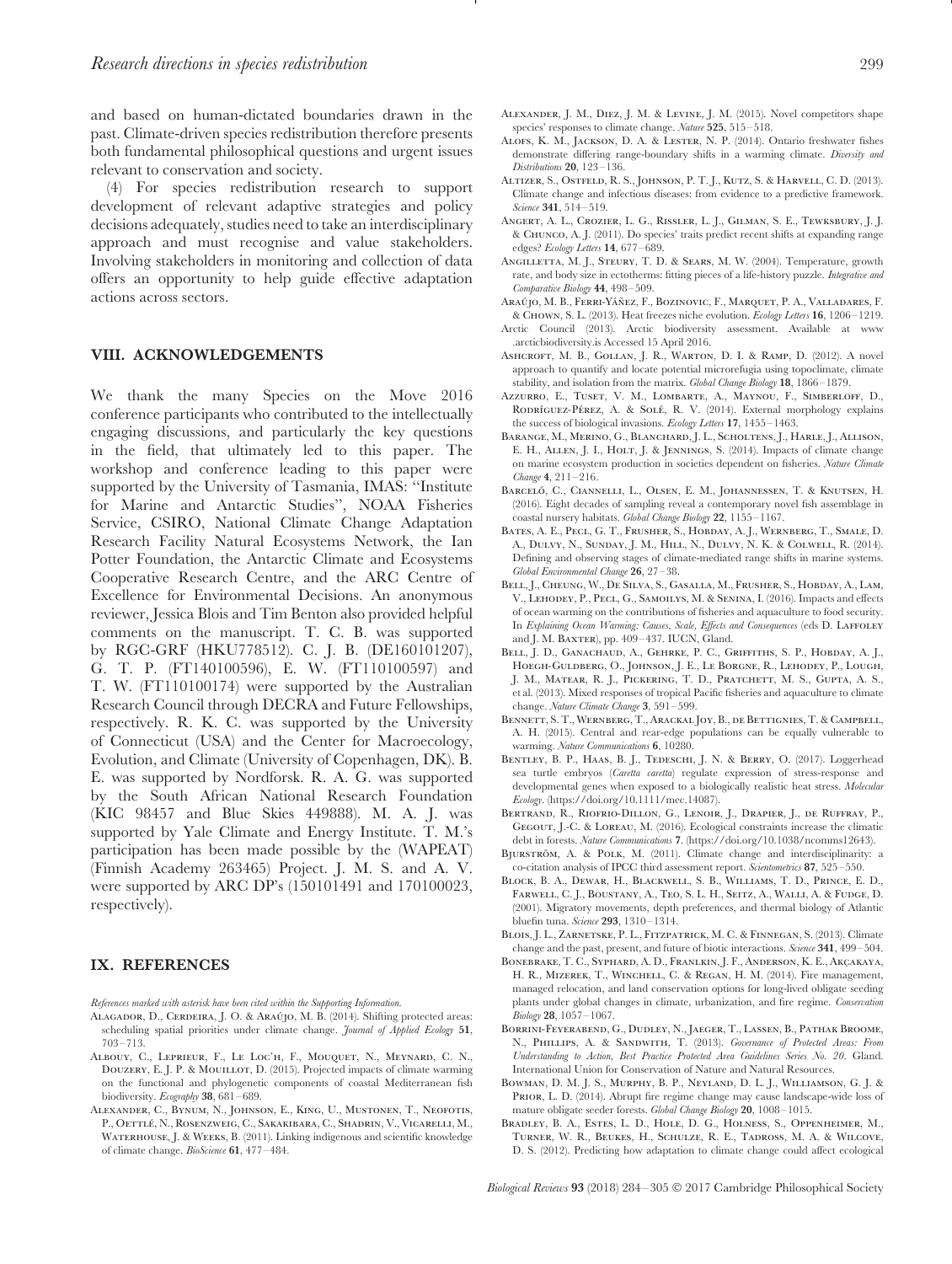conservation: secondary impacts of shifting agricultural suitability. *Diversity and Distributions* **18**, 425–437.

- Brammer, J. R., Brunet, N. D., Burton, A. C., Cuerrier, A., Danielsen, F., Dewan, K., Herrmann, T. M., Jackson, M., Kennett, R., Larocque, G., Mulrennan, M., Pratihast, A. K., Saint-Arnaud, M., Scott, C. & Humphries, M. M. (2016). The role of digital data entry in participatory environmental monitoring. *Conservation Biology* **30**, 1277–1287. [\(https://doi.org/](https://doi.org/10.1111/cobi.12727) [10.1111/cobi.12727\).](https://doi.org/10.1111/cobi.12727)
- BRANDER, K. (2015). Improving the reliability of fishery predictions under climate change. *Current Climate Change Reports* **1**, 40–48.
- BREED, G. A., STICHTER, S. & CRONE, E. E. (2013). Climate-driven changes in northeastern US butterfly communities. *Nature Climate Change* **3**, 142–145.
- Briscoe, N. J., Kearney, M. R., Taylor, C. A. & Wintle, B. A. (2016). Unpacking the mechanisms captured by a correlative species distribution model to improve predictions of climate refugia. *Global Change Biology* **22**, 2425–2439.
- BROMHAM, L., DINNAGE, R. & HUA, X. (2016). Interdisciplinary research has consistently lower funding success. *Nature* **534**, 684–687.
- Brown, C. J., O'Connor, M. I., Poloczanska, E. S., Schoeman, D. S., Buckley, L. B., Burrows, M. T., Duarte, C. M., Halpern, B. S., Pandolfi, J. M., PARMESAN, C. & RICHARDSON, A. J. (2016). Ecological and methodological drivers of species' distribution and phenology responses to climate change. *Global Change Biology* **22**, 1548–1560.
- Buckley, L. B. & Kingsolver, J. G. (2012). Functional and phylogenetic approaches to forecasting species' responses to climate change. *Annual Review of Ecology, Evolution, and Systematics* **43**, 205–226.
- BUISSON, L., GRENOUILLET, G., VILLÉGER, S., CANAL, J. & LAFFAILLE, P. (2013). Toward a loss of functional diversity in stream fish assemblages under climate change. *Global Change Biology* **19**, 387–400.
- Bunnefeld, N., Hoshino, E. & Milner-Gulland, E. J. (2011). Management strategy evaluation: a powerful tool for conservation? *Trends in Ecology & Evolution* **26**, 441–447.
- Burrows, M. T., Schoeman, D. S., Buckley, L. B., Moore, P., Poloczanska, E. S., Brander, K. M., Brown, C., Bruno, J. F., Duarte, C. M., Halpern, B. S., Holding, J., Kappel, C. V., Kiessling, W., O'Connor, M. I., Pandolfi, J. M., et al. (2011). The pace of shifting climate in marine and terrestrial ecosystems. *Science* **334**, 652–655.
- Burrows, M. T., Schoeman, D. S., Richardson, A. J., Molinos, J. G., Hoffmann, A., Buckley, L. B., Moore, P. J., Brown, C. J., Bruno, J. F., Duarte, C. M., Halpern, B. S., Hoegh-Guldberg, O., Kappel, C. V., Kiessling, W., O'Connor, M. I., et al. (2014). Geographical limits to species-range shifts are suggested by climate velocity. *Nature* **507**, 492–495.
- BURTON, O.J., PHILLIPS, B. L. & TRAVIS, J. M.J. (2010). Trade-offs and the evolution of life-histories during range expansion. *Ecology* **13**, 1210–1220.
- Cabral, J. S., Valente, L. & Hartig, F. (2016). Mechanistic simulation models in macroecology and biogeography: state-of-art and prospects. *Ecography* **40**, 267–280. [\(https://doi.org/10.1111/ecog.02480\)](https://doi.org/10.1111/ecog.02480).
- Carvalho, S. B., Brito, J. C., Crespo, E. G., Watts, M. E. & Possingham, H. P. (2011). Conservation planning under climate change: toward accounting for uncertainty in predicted species distributions to increase confidence in conservation investments in space and time. *Biological Conservation* **144**, 2020–2030.
- Cetina-Heredia, P., Roughan, M., van Sebille, E., Feng, M. & Coleman, M. A. (2015). Strengthened currents override the effect of warming on lobster larval dispersal and survival. *Global Change Biology* **21**, 4377–4386.
- Chandler, M., See, L., Copas, K., Bonde, A. M. Z., Lopez, B. C., Danielsen, F., Legind, J. K., Masinde, S., Miller Rushing, A. J., Newman, G., Rosemartin, A. & Turak, E. (2016). Contribution of citizen science towards international biodiversity monitoring. *Biological Conservation*. [\(https://doi.org/10.1016/j.biocon](https://doi.org/10.1016/j.biocon.2016.09.004) [.2016.09.004\)](https://doi.org/10.1016/j.biocon.2016.09.004).
- CHEN, I.-C., HILL, J. K., OHLEMÜLLER, R., ROY, D. B. & THOMAS, C. D. (2011). Rapid range shifts of species associated with high levels of climate warming. *Science* **333**, 1024–1026.
- Cheung, W. W. L., Brodeur, R. D., Okey, T. A. & Pauly, D. (2015). Projecting future changes in distributions of pelagic fish species of Northeast Pacific shelf seas. *Progress in Oceanography* **130**, 19–31.
- Cheung, W. W. L., Jones, M. C., Reygondeau, G., Stock, C. A., Lam, V. W. Y. & FRÖLICHER, T. L. (2016). Structural uncertainty in projecting global fisheries catches under climate change. *Ecological Modelling* **325**, 57–66.
- Cheung, W. W. L., Lam, V. W. Y., Sarmiento, J. L., Kearney, K., Watson, R., ZELLER, D. & PAULY, D. (2010). Large-scale redistribution of maximum fisheries catch potential in the global ocean under climate change. *Global Change Biology* **16**, 24–35.
- CHEUNG, W. W. L. & REYGONDEAU, G. (2016). Large benefits to marine fisheries of meeting the 1.5◦C global warming target. *Science* **354**, 1591–1594.
- Cheung, W. W. L., Sarmiento, J. L., Dunne, J., Frolicher, T. L., Lam, V. W. Y., Deng Palomares, M. L., Watson, R. & Pauly, D. (2013). Shrinking of fishes exacerbates impacts of global ocean changes on marine ecosystems. *Nature Climate Change* **3**, 254–258.
- Clark, T. D., Sandblom, E., Hinch, S. G., Patterson, D. A., Frappell, P. B. & Farrell, A. P. (2010). Simultaneous biologging of heart rate and acceleration, and their relationships with energy expenditure in free-swimming sockeye salmon (*Oncorhynchus nerka*). *Journal of Comparative Physiology B* **180**, 673–684.
- Clark, T. D., Sandblom, E. & Jutfelt, F. (2013). Aerobic scope measurements of fishes in an era of climate change: respirometry, relevance and recommendations. *The Journal of Experimental Biology* **216**, 2771–2782.
- Clark, T. D., Taylor, B. D., Seymour, R. S., Ellis, D., Buchanan, J., FITZGIBBON, Q. P. & FRAPPELL, P. B. (2008). Moving with the beat: heart rate and visceral temperature of free-swimming and feeding bluefin tuna. *Proceedings of the Royal Society B: Biological Sciences* **275**, 2841–2850.
- Comte, L., Buisson, L., Daufresne, M. & Grenouillet, G. (2013). Climate-induced changes in the distribution of freshwater fish: observed and predicted trends. *Freshwater Biology* **58**, 625–639.
- Cooper, C. B., Shirk, J. & Zuckerberg, B. (2014). The invisible prevalence of citizen science in global research: migratory birds and climate change. *PLoS ONE* **9**, e106508.
- Correia, D. L. P., Chauvenet, A. L. M., Rowcliffe, J. M. & Ewen, J. G. (2015). Targeted management buffers negative impacts of climate change on the Hihi, a threatened New Zealand passerine. *Biological Conservation* **192**, 145–153.
- CRESPO-PÉREZ, V., RÉGNIÈRE, J., CHUINE, I., REBAUDO, F. & DANGLES, O. (2015). Changes in the distribution of multispecies pest assemblages affect levels of crop damage in warming tropical Andes. *Global Change Biology* **21**, 82–96.
- Crimmins, S. M., Dobrowski, S. Z., Greenberg, J. A., Abatzoglou, J. T. & MYNSBERGE, A. R. (2011). Changes in climatic water balance drive downhill shifts in plant species' optimum elevations. *Science* **331**, 324–327.
- Cvitanovic, C., Hobday, A. J., van Kerkhoff, L., Wilson, S. K. & Dobbs, K. (2015). Improving knowledge exchange among scientists and decision-makers to facilitate the adaptive governance of marine resources: a review of knowledge and research needs. *Ocean and Coastal Management* **112**, 25–35.
- DADE, M. C., PAULI, N. & MITCHELL, N. J. (2014). Mapping a new future: using spatial multiple criteria analysis to identify novel habitats for assisted colonization of endangered species. *Animal Conservation* **17**, 4–17.
- Danielsen, F., Burgess, N. D., Jensen, P. M. & Pirhofer-Walzl, K. (2010). Environmental monitoring: the scale and speed of implementation varies according to the degree of peoples involvement. *Journal of Applied Ecology* **47**, 1166–1168.
- Danielsen, F., Jensen, P. M., Burgess, N. D., Altamirano, R., Alviola, P. A., Andrianandrasana, H., Brashares, J. S., Burton, A. C., Coronado, I., CORPUZ, N., ENGHOFF, M., FJELDSÅ, J., FUNDER, M., HOLT, S., HÜBERTZ, H., et al. (2014). A multicountry assessment of tropical resource monitoring by local communities. *BioScience* **64**, 236–251.
- Daufresne, M., Lengfellner, K. & Sommer, U. (2009). Global warming benefits the small in aquatic ecosystems. *Proceedings of the National Academy of Sciences* **106**, 12788–12793.
- Davis, A. J., Jenkinson, L. S., Lawton, J. H., Shorrocks, B. & Wood, S. (1998). Making mistakes when predicting shifts in species range in response to global warming. *Nature* **391**, 783–786.
- Davis, M. B. &Shaw, R. G. (2001). Range shifts and adaptive responses to Quaternary climate change. *Science* **292**, 673–679.
- Dell, A. I., Pawar, S. & Savage, V. M. (2011). Systematic variation in the temperature dependence of physiological and ecological traits. *Proceedings of the National Academy of Sciences* **108**, 10591–10596.
- Dell, A. I., Pawar, S. & Savage, V. M. (2014). Temperature dependence of trophic interactions are driven by asymmetry of species responses and foraging strategy. *Journal of Animal Ecology* **83**, 70–84.
- Deutsch, C. A., Tewksbury, J. J., Huey, R. B., Sheldon, K. S., Ghalambor, C. K., Haak, D. C. & Martin, P. R. (2008). Impacts of climate warming on terrestrial ectotherms across latitude. *Proceedings of the National Academy of Sciences* **105**, 6668–6672.
- Dobrowski, S. Z. & Parks, S. A. (2016). Climate change velocity underestimates climate change exposure in mountainous regions. *Nature Communications* **7**. [\(https://](https://doi.org/10.1038/ncomms12349) [doi.org/10.1038/ncomms12349\)](https://doi.org/10.1038/ncomms12349).
- Dullinger, S., Gattringer, A., Thuiller, W., Moser, D., Zimmermann, N. E., Guisan, A., Willner, W., Plutzar, C., Leitner, M., Mang, T., Caccianiga, M., DIRNBÖCK, T., ERTL, S., FISCHER, A., LENOIR, J., et al. (2012). Extinction debt of high-mountain plants under twenty-first-century climate change. *Nature Climate Change* **2**, 619–622.
- Duputie´, A., Massol, F., Chuine, I., Kirkpatrick, M. & Ronce, O. (2012). How do genetic correlations affect species range shifts in a changing environment? *Ecology Letters* **15**, 251–259.
- Durant, S. M., Becker, M. S., Creel, S., Bashir, S., Dickman, A. J., Beudels-Jamar, R. C., Lichtenfeld, L., Hilborn, R., Wall, J., Wittemyer, G., Badamjav, L., Blake, S., Boitani, L., Breitenmoser, C., Broekhuis, F., et al. (2015). Developing fencing policies for dryland ecosystems. *Journal of Applied Ecology* **52**, 544–551.
- Durant, J. M., Hjermann, D. Ø., Anker-Nilssen, T., Beaugrand, G., MYSTERUD, A., PETTORELLI, N. & STENSETH, N. C. (2005). Timing and abundance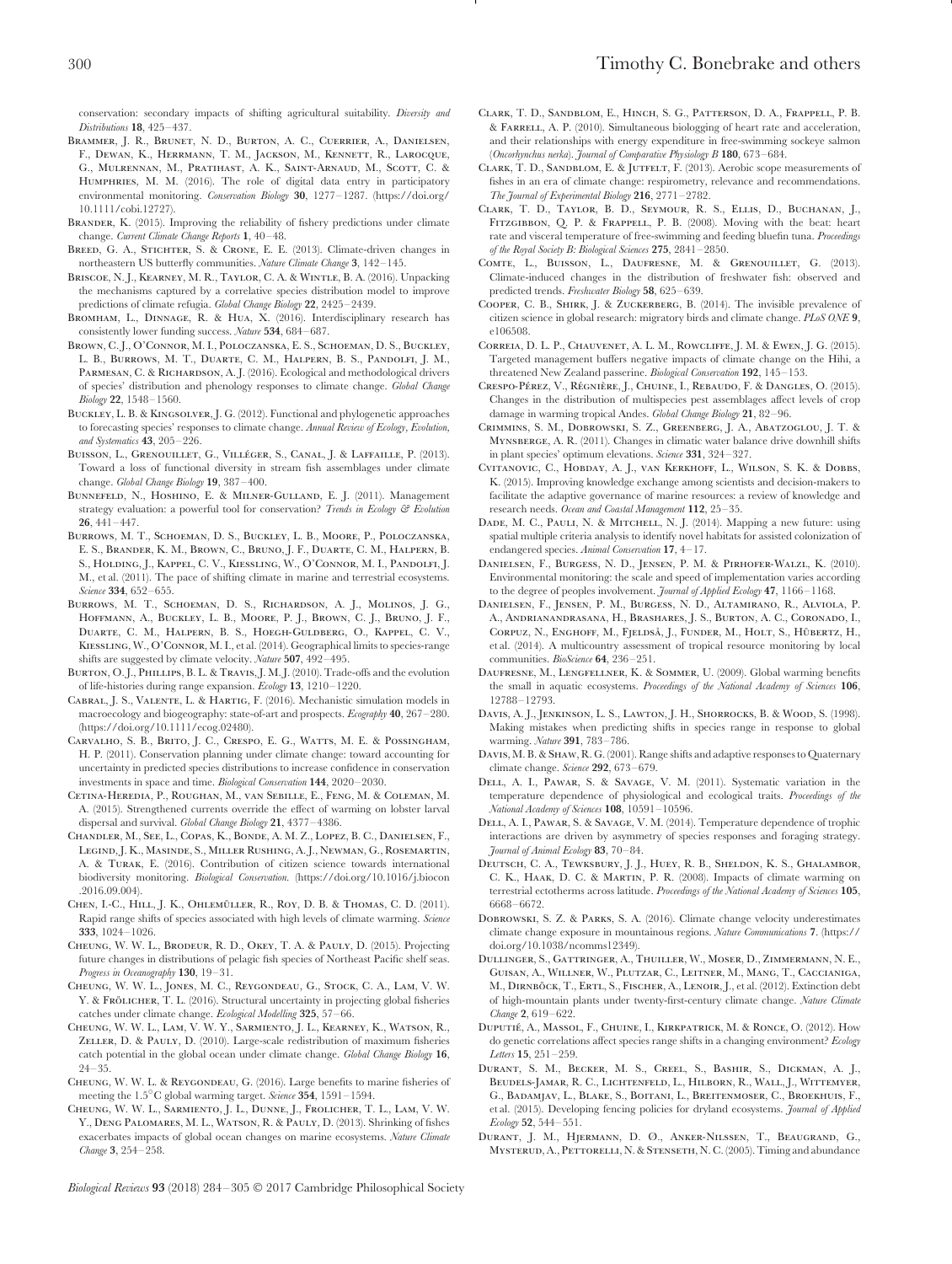as key mechanisms affecting trophic interactions in variable environments. *Ecology Letters* **8**, 952–958.

- Eicken, H., Kaufman, M., Krupnik, I., Pulsifer, P., Apangalook, L., APANGALOOK, P., WEYAPUK, W. & LEAVITT, J. (2014). A framework and database for community sea ice observations in a changing Arctic: an Alaskan prototype for multiple users. *Polar Geography* **37**, 5–27.
- Estrada, A., Morales-Castilla, I., Caplat, P. & Early, R. (2016). Usefulness of species traits in predicting range shifts. *Trends in Ecology & Evolution* **31**, 190–203.
- Evans, A. (2009). *The Feeding of the Nine Billion: Global Food Security for the 21st Century*, Chatham House. London.
- EVANS, T. G., DIAMOND, S. E. & KELLY, M. W. (2015). Mechanistic species distribution modelling as a link between physiology and conservation. *Conservation Physiology* **3**, cov056.
- Ewing, G. & Frusher, S. (2015). New puerulus collector design suitable for fishery-dependent settlement monitoring.*ICES Journal of Marine Science* **72**, i225–i231. FAO (2014). *State of the World Fisheries and Aquaculture. Opportunities and Challenges*, FAO Rome.
- Feary, D. A., Pratchett, M. S., Emslie, M. J., Fowler, A. M., Figueira, W. F., LUIZ, O. J., NAKAMURA, Y. & BOOTH, D. J. (2014). Latitudinal shifts in coral reef fishes: why some species do and others do not shift. *Fish and Fisheries* **14**, 593–615.
- FEELEY, K. J., STROUD, J. T. & PEREZ, T. M. (2017). Most 'global' reviews of species' responses to climate change are not truly global. *Diversity and Distributions* **23**, 231–234. [\(https://doi.org/10.1111/ddi.12517\)](https://doi.org/10.1111/ddi.12517).
- \*Feinerer, I., Hornik, K. & Meyer, D. (2008). Text mining infrastructure in R. *Journal of Statistical Software* **25**, 1–54.
- Ferrier, S., Manion, G., Elith, J. & Richardson, K. (2007). Using generalized dissimilarity modelling to analyse and predict patterns of beta diversity in regional biodiversity assessment. *Diversity and Distributions* **13**, 252–264.
- Finnegan, S., Anderson, S. C., Harnik, P. G., Simpson, C., Tittensor, D. P., Byrnes, J. E., Finkel, Z. V., Lindberg, D. R., Liow, L. H., Lockwood, R., Lotze, H. K., McClain, C. R., McGuire, J. L., O'Dea, A. & Pandolfi, J. M. (2015). Paleontological baselines for evaluating extinction risk in the modern oceans. *Science* **348**, 567–570.
- Fitzpatrick, M. C., Sanders, N. J., Normand, S., Svenning, J.-C., Ferrier, S., Gove, A. D. & Dunn, R. R. (2013). Environmental and historical imprints on beta diversity: insights from variation in rates of species turnover along gradients. *Proceedings of the Royal Society B: Biological Sciences* **280**, 20131201.
- Fordham, D. A., Wigley, T. M. L. & Brook, B. W. (2011). Multi-model climate projections for biodiversity risk assessments. *Ecological Applications* **21**, 3317–3331.
- Franklin, J., Davis, F. W., Ikegami, M., Syphard, A. D., Flint, L. E., Flint, A. L. & HANNAH, L. (2013). Modeling plant species distributions under future climates: how fine scale do climate projections need to be? *Global Change Biology* **19**, 473–483.
- Fraser, M. W., Kendrick, G. A., Statton, J., Hovey, R. K., Zavala-Perez, A. & Walker, D. I. (2014). Extreme climate events lower resilience of foundation seagrass at edge of biogeographical range. *Journal of Ecology* **102**, 1528–1536.
- GALBRAITH, E. D., CAROZZA, D. A. & BIANCHI, D. (2017). A coupled human-Earth model perspective on long-term trends in the global marine fishery. *Nature Communications* **8**, 14884.
- GARCIA, R. A., CABEZA, M., RAHBEK, C. & ARAÚJO, M. B. (2014). Multiple dimensions of climate change and their implications for biodiversity. *Science* **344**, 1247579.
- GARCIA, S. M. & ROSENBERG, A. A. (2010). Food security and marine capture fisheries: characteristics, trends, drivers and future perspectives. *Philosophical Transactions of the Royal Society, B: Biological Sciences* **365**, 2869–2880.
- van Gennip, S. J., Popova, E. E., Yool, A., Pecl, G. T., Hobday, A. J. & Sorte, C. J. B. (2017). Going with the flow: the role of ocean circulation in global marine ecosystems under a changing climate. *Global Change Biology*. [\(https://doi.org/10](https://doi.org/10.1111/gcb.13586) [.1111/gcb.13586\)](https://doi.org/10.1111/gcb.13586).
- Gilman, S. E., Urban, M. C., Tewksbury, J., Gilchrist, G. W. & Holt, R. D. (2010). A framework for community interactions under climate change. *Trends in Ecology & Evolution* **25**, 325–331.
- GLOWKA, L., BURHENNE-GUILMIN, F., SYNGE, H., MCNEELY, J. A. & GÜNDLING, L. (1994). *A Guide to the Convention on Biological Diversity*. IUCN, Gland and Cambridge.
- Godfray, H. C. J., Beddington, J. R., Crute, I. R., Haddad, L., Lawrence, D., Muir, J. F., Pretty, J., Robinson, S., Thomas, S. M. & Toulmin, C. (2010). Food security: the challenge of feeding 9 billion people. *Science* **327**, 812–818.
- Graham, M. H., Dayton, P. K. & Erlandson, J. M. (2003). Ice ages and ecological transitions on temperate coasts. *Trends in Ecology & Evolution* **18**, 33–40.
- Green, D., Pitman, A., Barnett, A., Kaldor, J., Doherty, P. & Stanley, F. (2017). Advancing Australia's role in climate change and health research. *Nature Climate Change* **7**, 103–106.
- Grinnell, J. (1917). Field tests of theories concerning distributional control. *The American Naturalist* **51**, 115–128.
- Groffman, P. M., Stylinski, C., Nisbet, M. C., Duarte, C. M., Jordan, R., BURGIN, A., PREVITALI, M. A. & COLOSO, J. (2010). Restarting the conversation: challenges at the interface between ecology and society. *Frontiers in Ecology and the Environment* **8**, 284–291.
- GROVES, C. R., GAME, E. T., ANDERSON, M. G., CROSS, M., ENQUIST, C., FERDAÑA, Z., Girvetz, E., Gondor, A., Hall, K. R., Higgins, J., Marshall, R., Popper, K., SCHILL, S. & SHAFER, S. L. (2012). Incorporating climate change into systematic conservation planning. *Biodiversity and Conservation* **21**, 1651–1671.
- Guisan, A. & Zimmermann, N. E. (2000). Predictive habitat distribution models in ecology. *Ecological Modelling* **135**, 147–186.
- Hamann, A., Roberts, D. R., Barber, Q. E., Carroll, C. & Nielsen, S. E. (2015). Velocity of climate change algorithms for guiding conservation and management. *Global Change Biology* **21**, 997–1004.
- Hamilton, L. C., Brown, B. C. & Rasmussen, R. O. (2003). West Greenland's cod-to-shrimp transition: local dimensions of climatic change. *Arctic* **56**, 271–282.
- Hannah, L., Flint, L., Syphard, A. D., Moritz, M. A., Buckley, L. B. & McCullough, I. M. (2014). Fine-grain modeling of species' response to climate change: holdouts, stepping-stones, and microrefugia. *Trends in Ecology & Evolution* **29**, 390–397.
- Hannah, L., Roehrdanz, P. R., Ikegami, M., Shepard, A. V., Shaw, M. R., Tabor, G., Zhi, L., Marquet, P. A. & Hijmans, R. J. (2013). Climate change, wine, and conservation. *Proceedings of the National Academy of Sciences* **110**, 6907–6912.
- Harrigan, R. J., Thomassen, H. A., Buermann, W. & Smith, T. B. (2014). A continental risk assessment of West Nile virus under climate change. *Global Change Biology* **20**, 2417–2425.
- Hartog, J. R., Hobday, A. J., Matear, R. & Feng, M. (2011). Habitat overlap between southern bluefin tuna and yellowfin tuna in the east coast longline fishery – implications for present and future spatial management. *Deep-Sea Research Part II: Topical Studies in Oceanography* **58**, 746–752.
- HEDLUND, C., BLOMSTEDT, Y. & SCHUMANN, B. (2014). Association of climatic factors with infectious diseases in the Arctic and subarctic region – a systematic review. *Global Health Action* **7**, 24161.
- HELLER, N. E. & ZAVALETA, E. S. (2009). Biodiversity management in the face of climate change: a review of 22 years of recommendations. *Biological Conservation* **142**, 14–32.
- Higa, M., Nakao, K., Tsuyama, I., Nakazono, E., Yasuda, M., Matsui, T. & Tanaka, N. (2013). Indicator plant species selection for monitoring the impact of climate change based on prediction uncertainty. *Ecological Indicators* **29**, 307–315.
- HILLERISLAMBERS, J., HARSCH, M. A., ETTINGER, A. K., FORD, K. R. & THEOBALD, E. J. (2013). How will biotic interactions influence climate change–induced range shifts? *Annals of the New York Academy of Sciences* **1297**, 112–125.
- HOBBS, R. J., HIGGS, E. & HARRIS, J. A. (2009). Novel ecosystems: implications for conservation and restoration. *Trends in Ecology & Evolution* **24**, 599–605.
- Hobday, A. J. & Hartmann, K. (2006). Near real-time spatial management based on habitat predictions for a longline bycatch species. *Fisheries Management and Ecology* **13**, 365–380.
- Hobday, A. J., Hartog, J. R., Spillman, C. M. & Alves, O. (2011). Seasonal forecasting of tuna habitat for dynamic spatial management. *Canadian Journal of Fisheries and Aquatic Sciences* **68**, 898–911.
- Hobday, A. J., Maxwell, S. M., Forgie, J., Mcdonald, J., Darby, M., Sesto, K., Bailey, H., Bograd, S. J., Briscoe, D. K. & Costa, D. P. (2014). Dynamic ocean management: integrating scientific and technological capacity with law, policy and management. *Stanford Environmental Law Journal* **33**, 125–165.
- HOBDAY, A. J. & PECL, G. T. (2014). Identification of global marine hotspots: sentinels for change and vanguards for adaptation action. *Reviews in Fish Biology and Fisheries* **24**, 415–425.
- HODGSON, J. A., THOMAS, C. D., DYTHAM, C., TRAVIS, J. M. J. & CORNELL, S. J. (2012). The speed of range shifts in fragmented landscapes. *PLoS ONE* **7**, e47141.
- HODGSON, J. A., THOMAS, C. D., WINTLE, B. A. & MOILANEN, A. (2009). Climate change, connectivity and conservation decision making: back to basics. *Journal of Applied Ecology* **46**, 964–969.
- HOEGH-GULDBERG, O. & BRUNO, J. F. (2010). The impact of climate change on the world's marine ecosystems. *Science* **328**, 1523–1528.
- Hoegh-Guldberg, O., Mumby, P. J., Hooten, A. J., Steneck, R. S., Greenfield, P., Gomez, E., Harvell, C. D., Sale, P. F., Edwards, A. J., Caldeira, K., Knowlton, N., Eakin, C. M., Iglesias-Prieto, R., Muthiga, N., Bradbury, R. H., et al. (2007). Coral reefs under rapid climate change and ocean acidification. *Science* **318**, 1737–1742.
- Hoffmann, A. A., Griffin, P., Dillon, S., Catullo, R., Rane, R., Byrne, M., Jordan, R., Oakeshott, J., Weeks, A., Joseph, L., Lockhart, P., Borevitz, J. & SRGÒ, C. (2015). A framework for incorporating evolutionary genomics into biodiversity conservation and management. *Climate Change Responses* **2**, 1.
- HOFFMANN, A. A. & SGRO, C. M. (2011). Climate change and evolutionary adaptation. *Nature* **470**, 479–485.
- Huntington, H. P. (2011). Arctic science: the local perspective. *Nature* **478**, 182–183.
- IPCC (2013). *Climate Change 2013: The Physical Science Basis. Contribution of Working Group I to the Fifth Assessment Report of the Intergovernmental Panel on Climate Change*. Cambridge University Press, Cambridge and New York.
- IPCC (2014). *Climate Change 2014: Impacts, Adaptation, and Vulnerability. Part B: Regional Aspects. Contribution of Working Group II to the Fifth Assessment Report of the Intergovernmental Panel on Climate Change*. Cambridge University Press, Cambridge and New York.

*Biological Reviews* **93** (2018) 284–305 © 2017 Cambridge Philosophical Society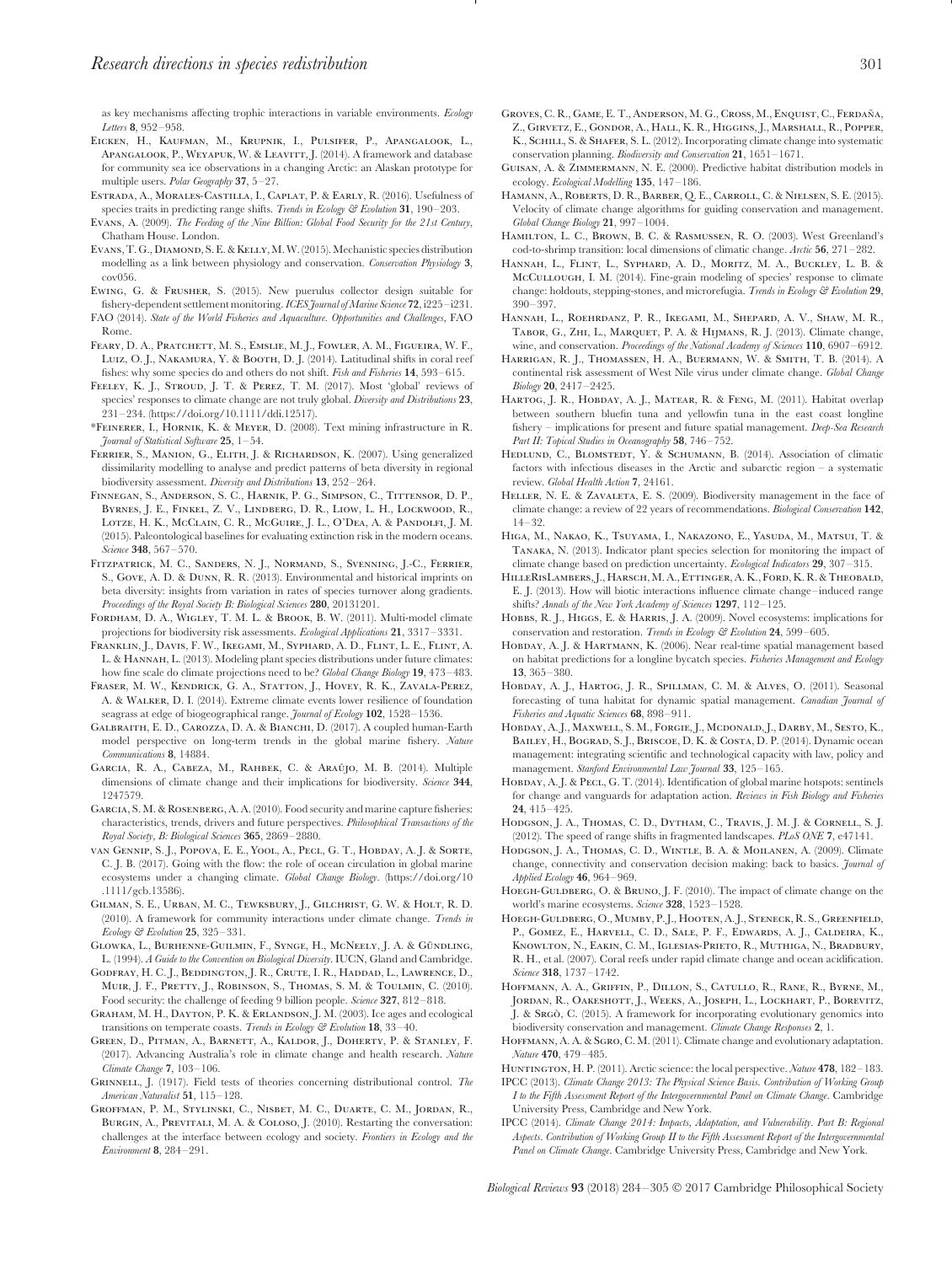IUCN/SSC (2013). *Guidelines for Reintroductions and Other Conservation Translocations*. Version 1.0. Gland.

- JETZ, W., WILCOVE, D. S. & DOBSON, A. P. (2007). Projected impacts of climate and land-use change on the global diversity of birds. *PLoS Biology* **5**, e157.
- Johnson, N., Alessa, L., Behe, C., Danielsen, F., Gearheard, S., GOFMAN-WALLINGFORD, V., KLISKEY, A., KRÜMMEL, E.-M., LYNCH, A., Mustonen, T., Pulsifer, P. & Svoboda, M. (2015). The contributions of community-based monitoring and traditional knowledge to Arctic observing networks: reflections on the state of the field. *Arctic* **68**, 28–40.
- JORDAN, R., SINGER, F., VAUGHAN, J. & BERKOWITZ, A. (2009). What should every citizen know about ecology? *Frontiers in Ecology and the Environment* **7**, 495–500.
- Kawagley, O. (2006). *A Yupiaq Worldview: A Pathway to Ecology and Spirit*. Second Edition. Waveland Press. Illinois, USA.
- KAYS, R., CROFOOT, M. C., JETZ, W. & WIKELSKI, M. (2015). Terrestrial animal tracking as an eye on life and planet. *Science* **348**, aaa2478.
- Kearney, M. R., Isaac, A. P. & Porter, W. P. (2014). microclim: global estimates of hourly microclimate based on long-term monthly climate averages. *Scientific Data* **1**, 140006.
- Kearney, M. & Porter, W. (2009). Mechanistic niche modelling: combining physiological and spatial data to predict species' ranges. *Ecology Letters* **12**, 334–350.
- KENNICUTT, M. C., CHOWN, S. L., CASSANO, J. J., LIGGETT, D., PECK, L. S., Massom, R., Rintoul, S. R., Storey, J., Vaughan, D. G., Wilson, T. J., ALLISON, I., AYTON, J., BADHE, R., BAESEMAN, J., BARRETT, P. J., et al. (2015). A roadmap for Antarctic and Southern Ocean science for the next two decades and beyond. *Antarctic Science* **27**, 3–18.
- Keppel, G., Van Niel, K. P., Wardell-Johnson, G. W., Yates, C. J., Byrne, M., Mucina, L., Schut, A. G. T., Hopper, S. D. & Franklin, S. E. (2012). Refugia: identifying and understanding safe havens for biodiversity under climate change. *Global Ecology and Biogeography* **21**, 393–404.
- Kiessling, W., Simpson, C., Beck, B., Mewis, H. & Pandolfi, J. M. (2012). Equatorial decline of reef corals during the last Pleistocene interglacial. *Proceedings of the National Academy of Sciences* **109**, 21378–21383.
- Klein, J. A., Hopping, K. A., Yeh, E. T., Nyima, Y., Boone, R. B. & Galvin, K. A. (2014). Unexpected climate impacts on the Tibetan Plateau: local and scientific knowledge in findings of delayed summer. *Global Environmental Change* **28**, 141–152.
- Kortsch, S., Primicerio, R., Fossheim, M., Dolgov, A. V. & Aschan, M. (2015). Climate change alters the structure of Arctic marine food webs due to poleward shifts of boreal generalists. *Proceedings of the Royal Society B: Biological Sciences* **282**, 20151546.
- KUHN, E., LENOIR, J., PIEDALLU, C. & GÉGOUT, J. C. (2016). Early signs of range disjunction of submountainous plant species: an unexplored consequence of future and contemporary climate changes. *Global Change Biology* **22**, 2094–2105.
- Lasram, F. B. R., Guilhaumon, F., Albouy, C., Somot, S., Thuiller, W. & MOUILLOT, D. (2010). The Mediterranean Sea as a 'cul-de-sac' for endemic fishes facing climate change. *Global Change Biology* **16**, 3233–3245.
- Lawler, J. J., Ackerly, D. D., Albano, C. M., Anderson, M. G., Dobrowski, S. Z., Gill, J. L., Heller, N. E., Pressey, R. L., Sanderson, E. W. & Weiss, S. B. (2015). The theory behind, and the challenges of, conserving nature's stage in a time of rapid change. *Conservation Biology* **29**, 618–629.
- LEE, E. (2016). Protected areas, country and value: the nature-culture tyranny of the IUCN's Protected Area Guidelines for Indigenous Australians. *Antipode* **48**, 355–374.
- Lee, E., McCormack, P., Michael, P., Molloy, S., Mustonen, T. & POSSINGHAM, H. (2016). The language of science: essential ingredients for indigenous participation. *Square Brackets* **10**, 22–23.
- LENOIR, J., GÉGOUT, J.-C., GUISAN, A., VITTOZ, P., WOHLGEMUTH, T., Zimmermann, N. E., Dullinger, S., Pauli, H., Willner, W. & Svenning, J.-C. (2010). Going against the flow: potential mechanisms for unexpected downslope range shifts in a warming climate. *Ecography* **33**, 295–303.
- LENOIR, J., HATTAB, T. & PIERRE, G. (2017). Climatic microrefugia under anthropogenic climate change: implications for species redistribution. *Ecography* **40**, 253–266.
- LENOIR, J. & SVENNING, J. C. (2015). Climate-related range shifts a global multidimensional synthesis and new research directions. *Ecography* **38**, 15–28.
- LEVY, O., BUCKLEY, L. B., KEITT, T. H. & ANGILLETTA, M. J. (2016). A dynamically downscaled projection of past and future microclimates. *Ecology* **97**, 1888.
- Lewison, R., Hobday, A. J., Maxwell, S., Hazen, E., Hartog, J. R., Dunn, D. C., Briscoe, D., Fossette, S., O'Keefe, C. E., Barnes, M., Abecassis, M., BOGRAD, S., BETHONEY, N. D., BAILEY, H., WILEY, D., et al. (2015). Dynamic ocean management: identifying the critical ingredients of dynamic approaches to ocean resource management. *BioScience* **65**, 486–498.
- \*Liaw, A. & Wiener, M. (2002). Classification and regression by randomForest. *R News* **2**, 18–22.
- LINDGREN, E. & GUSTAFSON, R. (2001). Tick-borne encephalitis in Sweden and climate change. *The Lancet* **358**, 16–18.
- Loarie, S. R., Duffy, P. B., Hamilton, H., Asner, G. P., Field, C. B. & Ackerly, D. D. (2009). The velocity of climate change. *Nature* **462**, 1052–1055.
- *Biological Reviews* **93** (2018) 284–305 © 2017 Cambridge Philosophical Society
- Lovett, G. M., Burns, D. A., Driscoll, C. T., Jenkins, J. C., Mitchell, M. J., Rustad, L., Shanley, J. B., Likens, G. E. & Haeuber, R. (2007). Who needs environmental monitoring? *Frontiers in Ecology and the Environment* **5**, 253–260.
- Maguire, K. C., Nieto-Lugilde, D., Blois, J. L., Fitzpatrick, M. C., Williams, J. W., Ferrier, S. & Lorenz, D. J. (2016). Controlled comparison of species-and community-level models across novel climates and communities. *Proceedings of the Royal Society B: Biological Sciences* **283**, 20152817.
- MAGUIRE, K. C., NIETO-LUGILDE, D., FITZPATRICK, M. C., WILLIAMS, J. W. & Blois, J. L. (2015). Modeling species and community responses to past, present, and future episodes of climatic and ecological change. *Annual Review of Ecology, Evolution, and Systematics* **46**, 343–368.
- Marzloff, M. P., Melbourne-Thomas, J., Hamon, K. G., Hoshino, E., JENNINGS, S., VAN PUTTEN, I. E. & PECL, G. T. (2016). Modelling marine community responses to climate-driven species redistribution to guide monitoring and adaptive ecosystem-based management. *Global Change Biology* **22**, 2462–2474.
- Mawdsley, J. R., O'Malley, R. & Ojima, D. S. (2009). A review of climate-change adaptation strategies for wildlife management and biodiversity conservation. *Conservation Biology* **23**, 1080–1089.
- Maxwell, S. M., Ban, N. C. & Morgan, L. E. (2014). Pragmatic approaches for effective management of pelagic marine protected areas. *Endangered Species Research* **26**, 59–74.
- Maxwell, S. M., Hazen, E. L., Lewison, R. L., Dunn, D. C., Bailey, H., BOGRAD, S. J., BRISCOE, D. K., FOSSETTE, S. & HOBDAY, A. J. (2015). Dynamic ocean management: defining and conceptualizing real-time management of the ocean. *Marine Policy* **58**, 42–50.
- Mayer, A. (2010). Phenology and citizen science: volunteers have documented seasonal events for more than a century, and scientific studies are benefiting from the data. *BioScience* **60**, 172–175.
- McCain, C. & Colwell, R. K. (2011). Assessing the threat to montane biodiversity from discordant shifts in temperature and precipitation in a changing climate. *Ecology Letters* **14**, 1236–1245.
- McColl, C., Andrews, K., Reynolds, M. & Golet, G. (2016). Pop-up wetland habitats benefit migrating birds and farmers. ERSI-ARCUser summer 2016. Available at [http://www.esri.com/esri-news/arcuser/summer-2016/popup](http://www.esri.com/esri-news/arcuser/summer-2016/popup-wetland-habitats)[wetland-habitats](http://www.esri.com/esri-news/arcuser/summer-2016/popup-wetland-habitats) Accessed date 24 March 2017.
- McDonald, J., McCormack, P. C., Fleming, A. J., Harris, R. M. B. & Lockwood, M. (2016*a*). Rethinking legal objectives for climate-adaptive conservation. *Ecology and Society* **21**, 25.
- McDonald, J., McCormack, P. C. & Foerster, A. (2016*b*). Promoting resilience to climate change in Australian conservation law: the case of biodiversity offsets. *University of New South Wales Law Journal* **39**, 1612–1651.
- McDonald-Madden, E., Runge, M. C., Possingham, H. P. & Martin, T. G. (2011). Optimal timing for managed relocation of species faced with climate change. *Nature Climate Change* **1**, 261–265.
- McGill, B. J., Enquist, B. J., Weiher, E. & Westoby, M. (2006). Rebuilding community ecology from functional traits. *Trends in Ecology & Evolution* **21**, 178–185.
- McGuire, J. L., Lawler, J. J., McRae, B. H., Nuñez, T. A. & Theobald, D. M. (2016). Achieving climate connectivity in a fragmented landscape. *Proceedings of the National Academy of Sciences* **113**, 7195–7200.
- McInerny, G. J., Turner, J. R. G., Wong, H. Y., Travis, J. M. J. & Benton, T. G. (2009). How range shifts induced by climate change affect neutral evolution. *Proceedings of the Royal Society B: Biological Sciences* **276**, 1527–1534.
- McMICHAEL, A. J. (2012). Insights from past millennia into climatic impacts on human health and survival. *Proceedings of the National Academy of Sciences of the United States of America* **109**, 4730–4737.
- Mitchell, N., Hipsey, M. R., Arnall, S., McGrath, G., Tareque, H. B., Kuchling, G., Vogwill, R., Sivapalan, M., Porter, W. P. & Kearney, M. R. (2013). Linking eco-energetics and eco-hydrology to select sites for the assisted colonization of Australia's rarest reptile. *Biology* **2**, 1–25.
- Mitchell, N. J., Rodriguez, N., Kuchling, G., Arnall, S. G. & Kearney, M. R. (2016). Reptile embryos and climate change: modelling limits of viability to inform translocation decisions. *Biological Conservation* **204**, 134–147.
- Molinos, J. G., Halpern, B. S., Schoeman, D. S., Brown, C. J., Kiessling, W., Moore, P. J., Pandolfi, J. M., Poloczanska, E. S., Richardson, A. J. & Burrows, M. T. (2015). Climate velocity and the future global redistribution of marine biodiversity. *Nature Climate Change* **6**, 83–88.
- MOOR, H., HYLANDER, K. & NORBERG, J. (2015). Predicting climate change effects on wetland ecosystem services using species distribution modeling and plant functional traits. *Ambio* **44**, 113–126.
- Moritz, C. &Agudo, R. (2013). The future of species under climate change: resilience or decline? *Science* **341**, 504–508.
- Morse, N. B., Pellissier, P. A., Cianciola, E. N., Brereton, R. L., Sullivan, M. M., Shonka, N. K., Wheeler, T. B. & McDowell, W. H. (2014). Novel ecosystems in the Anthropocene: a revision of the novel ecosystem concept for pragmatic applications. *Ecology and Society* **19**, 12.
- Mustonen, T. (2015). Communal visual histories to detect environmental change in northern areas: examples of emerging North American and Eurasian practices. *Ambio* **44**, 766–777.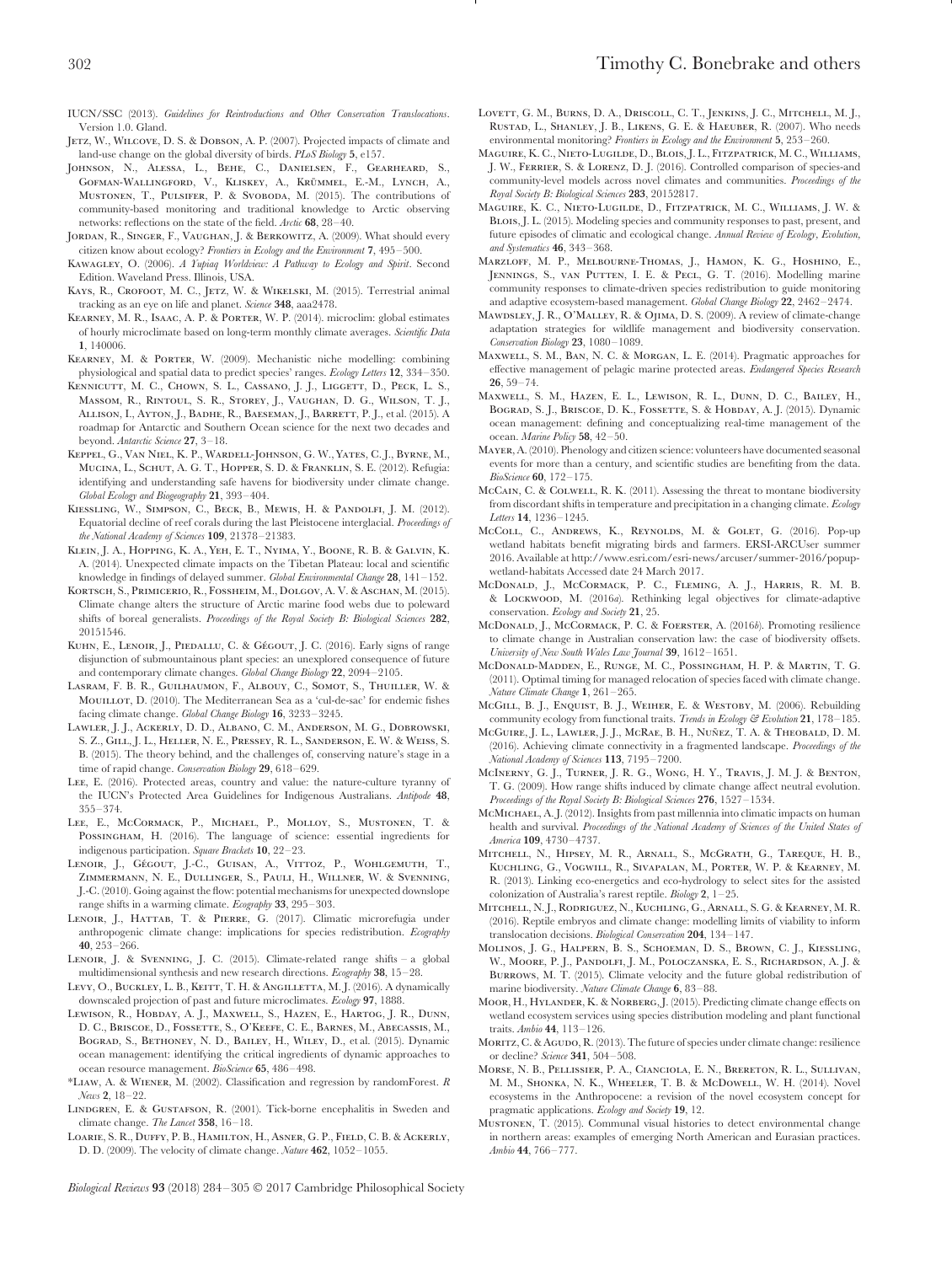Mustonen, T. & Lehtinen, A. (2013). Arctic earthviews: cyclic passing of knowledge among the indigenous communities of the Eurasian North. *Sibirica* **12**, 39–55.

- Mustonen, T. & Mustonen, K. (2016). *Life in the Cyclic World: A Compendium of Traditional Knowledge from the Eurasian North*. Snowchange Cooperative, Kontiolahti.
- NOGUÉS-BRAVO, D., OHLEMÜLLER, R., BATRA, P. & ARAÚJO, M. B. (2010). Climate predictors of late quaternary extinctions. *Evolution* **64**, 2442–2449.
- NORIN, T., MALTE, H. & CLARK, T. D. (2016). Differential plasticity of metabolic rate phenotypes in a tropical fish facing environmental change. *Functional Ecology* **30**, 369–378.
- O'Brien, L., Marzano, M. & White, R. M. (2013). 'Participatory interdisciplinarity': towards the integration of disciplinary diversity with stakeholder engagement for new models of knowledge production. *Science and Public Policy* **40**, 51–61.
- Ockendon, N., Baker, D. J., Carr, J. A., White, E. C., Almond, R. E. A., Amano, T., Bertram, E., Bradbury, R. B., Bradley, C., Butchart, S. H. M., Doswald, N., Foden, W., Gill, D. J. C., Green, R. E., Sutherland, W. J., et al. (2014). Mechanisms underpinning climatic impacts on natural populations: altered species interactions are more important than direct effects. *Global Change Biology* **20**, 2221–2229.
- PACIFICI, M., FODEN, W. B., VISCONTI, P., WATSON, J. E. M., BUTCHART, S. H. M., KOVACS, K. M., SCHEFFERS, B. R., HOLE, D. G., MARTIN, T. G., AKÇAKAYA, H. R., Corlett, R. T., Huntley, B., Bickford, D., Carr, J. A., Hoffmann, A. A., et al. (2015). Assessing species vulnerability to climate change. *Nature Climate Change* **5**, 215–224.
- PACIFICI, M., VISCONTI, P., BUTCHART, S. H. M., WATSON, J. E. M., CASSOLA, F. M. & RONDININI, C. (2017). Species' traits influenced their response to recent climate change. *Nature Climate Change* **7**, 205–208.
- PANDOLFI, J. M. (1996). Limited membership in Pleistocene reef coral assemblages from the Huon Peninsula, Papua New Guinea: constancy during global change. *Paleobiology* **22**, 152–176.
- PANDOLFI, J. M. & JACKSON, J. B. C. (2006). Ecological persistence interrupted in Caribbean coral reefs. *Ecology Letters* **9**, 818–826.
- PARKINSON, A. J. & EVENGÅRD, B. (2009). Climate change, its impact on human health in the Arctic and the public health response to threats of emerging infectious diseases. *Global Health Action* **2**. doi:10.3402/gha.v3402i3400.2075
- Parmesan, C. (2006). Ecological and evolutionary responses to recent climate change. *Annual of Ecology, Evolution and Systematics* **37**, 637–669.
- PARMESAN, C. & YOHE, G. (2003). A globally coherent fingerprint of climate change impacts across natural systems. *Nature* **421**, 37–42.
- Pecl, G. T., Araújo, M. B., Bell, J. D., Blanchard, J., Bonebrake, T. C., Chen, I. C., CLARK, T. D., COLWELL, R. K., DANIELSON, F., EVENGÅRD, B., FALCONI, L., Ferrier, S., Frusher, S., Garcia, R. A., Griffis, R., et al. (2017). Biodiversity redistribution under climate change: impacts on ecosystems and human well-being. *Science* **355**, eaai9214.
- PECL, G. T., HOBDAY, A. J., FRUSHER, S., SAUER, W. H. H. & BATES, A. E. (2014). Ocean warming hotspots provide early warning laboratories for climate change impacts. *Reviews in Fish Biology and Fisheries* **24**, 409–413.
- Pecl, G. T., Tracey, S. R., Danyushevsky, L., Wotherspoon, S. & MOLTSCHANIWSKYJ, N. A. (2011). Elemental fingerprints of southern calamary (*Sepioteuthis australis*) reveal local recruitment sources and allow assessment of the importance of closed areas. *Canadian Journal of Fisheries and Aquatic Sciences* **68**, 1351–1360.
- Péron, C., Authier, M., Barbraud, C., Delord, K., Besson, D. & WEIMERSKIRCH, H. (2010). Interdecadal changes in at-sea distribution and abundance of subantarctic seabirds along a latitudinal gradient in the Southern Indian Ocean. *Global Change Biology* **16**, 1895–1909.
- Pettorelli, N., Laurance, W. F., O'Brien, T. G., Wegmann, M., Nagendra, H. & Turner, W. (2014). Satellite remote sensing for applied ecologists: opportunities and challenges. *Journal of Applied Ecology* **51**, 839–848.
- PHILLIPS, S. J. & DUDÍK, M. (2008). Modeling of species distributions with Maxent: new extensions and a comprehensive evaluation. *Ecography* **31**, 161–175.
- PHILLIPS, B. L., MUÑOZ, M. M., HATCHER, A., MACDONALD, S. L., LLEWELYN, J., LUCY, V. & MORITZ, C. (2015). Heat hardening in a tropical lizard: geographic variation explained by the predictability and variance in environmental temperatures. *Functional Ecology* **30**, 1161–1168.
- PINSKY, M. L. & FOGARTY, M. (2012). Lagged social-ecological responses to climate and range shifts in fisheries. *Climatic Change* **115**, 883–891.
- Pinsky, M. L., Worm, B., Fogarty, M. J., Sarmiento, J. L. & Levin, S. A. (2013). Marine taxa track local climate velocities. *Science* **341**, 1239–1242.
- PLAGÁNYI, É. E., PUNT, A. E., HILLARY, R., MORELLO, E. B., THÉBAUD, O., Hutton, T., Pillans, R. D., Thorson, J. T., Fulton, E. A., Smith, A. D. M., Smith, F., Bayliss, P., Haywood, M., Lyne, V. & Rothlisberg, P. C. (2014). Multispecies fisheries management and conservation: tactical applications using models of intermediate complexity. *Fish and Fisheries* **15**, 1–22.
- Poloczanska, E. S., Brown, C. J., Sydeman, W. J., Kiessling, W., Schoeman, D. S., Moore, P. J., Brander, K., Bruno, J. F., Buckley, L. B., Burrows, M. T., Duarte, C. M., Halpern, B. S., Holding, J., Kappel, C. V., O'Connor, M. I., et al. (2013). Global imprint of climate change on marine life. *Nature Climate Change* **3**, 919–925.
- Poloczanska, E. S., Burrows, M. T., Brown, C. J., Garcia, J., Halpern, B. S., Hoegh-guldberg, O., Kappel, C. V., Moore, P. J., Richardson, A. J., SCHOEMAN, D. S. & SYDEMAN, W. I. (2016). Responses of marine organisms to climate change across oceans. *Frontiers in Marine Science* **3**, 1–21.
- PÖRTNER, H. O. & FARRELL, A. P. (2008). Physiology and climate change. *Science* 322, 690–692.
- POST, E. & FORCHHAMMER, M. C. (2008). Climate change reduces reproductive success of an Arctic herbivore through trophic mismatch. *Philosophical Transactions of the Royal Society B: Biological Sciences* **363**, 2367–2373.
- POTTER, K. A., WOODS, H. A. & PINCEBOURDE, S. (2013). Microclimatic challenges in global change biology. *Global Change Biology* **19**, 2932–2939.
- Radeloff, V. C., Williams, J. W., Brooke, B. L., Burke, K. D., Carter, S. K., Childress, E. S., Cromwell, K. J., Gratton, C., Hasley, A. O., Kraermer, B. M., Latzka, A. W., Marin-Spiotta, E., Meine, C. D., Munoz, S. E., Neeson, T. M., et al. (2015). The rise of novelty in ecosystems. *Ecological Applications* **25**, 2051–2068.
- Rapacciuolo, G., Maher, S. P., Schneider, A. C., Hammond, T. T., Jabis, M. D., Walsh, R. E., Iknayan, K. J., Walden, G. K., Oldfather, M. F., Ackerly, D. D. & Beissinger, S. R. (2014). Beyond a warming fingerprint: individualistic biogeographic responses to heterogeneous climate change in California. *Global Change Biology* **20**, 2841–2855.
- Ray, C. (1960). The application of Bergmann's and Allen's rules to the poikilotherms. *Journal of Morphology* **106**, 85–108.
- Rice, J. C. & Garcia, S. M. (2011). Fisheries, food security, climate change, and biodiversity: characteristics of the sector and perspectives on emerging issues. *ICES Journal of Marine Science* **68**, 1343–1353.
- Richardson, D. M., Hellmann, J. J., McLachlan, J. S., Sax, D. F., Schwartz, M. W., Gonzalez, P., Brennan, E. J., Camacho, A., Root, T. L., Sala, O. E., SCHNEIDER, S. H., ASHE, D. M., CLARK, J. R., EARLY, R., ETTERSON, J. R., et al. (2009). Multidimensional evaluation of managed relocation. *Proceedings of the National Academy of Sciences* **106**, 9721–9724.
- Rissman, A. R., Owley, J., Shaw, M. R. & Thompson, B. B. (2015). Adapting conservation easements to climate change. *Conservation Letters* **8**, 68–76.
- Robinson, L. M., Gledhill, D. C., Moltschaniwskyj, N. A., Hobday, A. J., FRUSHER, S., BARRETT, N., STUART-SMITH, J. & PECL, G. T. (2015). Rapid assessment of an ocean warming hotspot reveals 'high' confidence in potential species' range extensions. *Global Environmental Change* **31**, 28–37.
- Rohr, J. R., Raffel, T. R., Romansic, J. M., McCallum, H. & Hudson, P. J. (2008). Evaluating the links between climate, disease spread, and amphibian declines. *Proceedings of the National Academy of Sciences* **105**, 17436–17441.
- Rout, T. M., McDonald-Madden, E., Martin, T. G., Mitchell, N. J., POSSINGHAM, H. P. & ARMSTRONG, D. P. (2013). How to decide whether to move species threatened by climate change. *PLoS ONE* **8**, e75814.
- LE ROUX, P. C., AALTO, J. & LUOTO, M. (2013). Soil moisture's underestimated role in climate change impact modelling in low-energy systems. *Global Change Biology* **19**, 2965–2975.
- Rowe, K. C., Rowe, K. M. C., Tingley, M. W., Koo, M. S., Patton, J. L., Conroy, C. J., le Perrine, J. D., Beissinger, S. R. & Moritz, C. (2015). Spatially heterogeneous impact of climate change on small mammals of montane California. *Proceedings of the Royal Society of London B: Biological Sciences* **282**, 20141857.
- Royal Society of London (2009). *Reaping the Benefits: Science and the Sustainable Intensification of Global Agriculture*, Royal Society London.
- Russell, B. D., Thompson, J. A. I., Falkenberg, L. J. & Connell, S. D. (2009). Synergistic effects of climate change and local stressors: CO2 and nutrient-driven change in subtidal rocky habitats. *Global Change Biology* **15**, 2153–2162.
- SALE, P. F., AGARDY, T., AINSWORTH, C. H., FEIST, B. E., BELL, J. D., CHRISTIE, P., HOEGH-GULDBERG, O., MUMBY, P.J., FEARY, D. A., SAUNDERS, M. I., DAW, T. M., Foale, S. J., Levin, P. S., Lindeman, K. C., Lorenzen, K., et al. (2014). Transforming management of tropical coastal seas to cope with challenges of the 21st century. *Marine Pollution Bulletin* **85**, 8–23.
- SÁNCHEZ-GUILLÉN, R. A., CÓRDOBA-AGUILAR, A., HANSSON, B., OTT, J. & Wellenreuther, M. (2015). Evolutionary consequences of climate-induced range shifts in insects. *Biological Reviews* **91**, 1050–1064.
- Scheffers, B. R., Brunner, R. M., Ramirez, S. D., Shoo, L. P., Diesmos, A. & Williams, S. E. (2013). Thermal buffering of microhabitats is a critical factor mediating warming vulnerability of frogs in the Philippine biodiversity hotspot. *Biotropica* **45**, 628–635.
- Scheffers, B. R., De Meester, L., Bridge, T. C., Hoffmann, A. A., Pandolfi, J. M., Corlett, R. T., Butchart, S. H., Pearce-Kelly, P., Kovacs, K. M., Dudgeon, D., Pacifici, M., Rondinini, C., Foden, W. B., Martin, T. G., MORA, C., BICKFORD, D. & WATSON, J. E. M. (2016). The broad footprint of climate change from genes to biomes to people. *Science* **354**, aaf7671.
- SCHMID, B. V., BÜNTGEN, U., EASTERDAY, W. R., GINZLER, C., WALLØE, L., Bramanti, B. & Stenseth, N. C. (2015). Climate-driven introduction of the Black Death and successive plague reintroductions into Europe. *Proceedings of the National Academy of Sciences* **112**, 3020–3025.

*Biological Reviews* **93** (2018) 284–305 © 2017 Cambridge Philosophical Society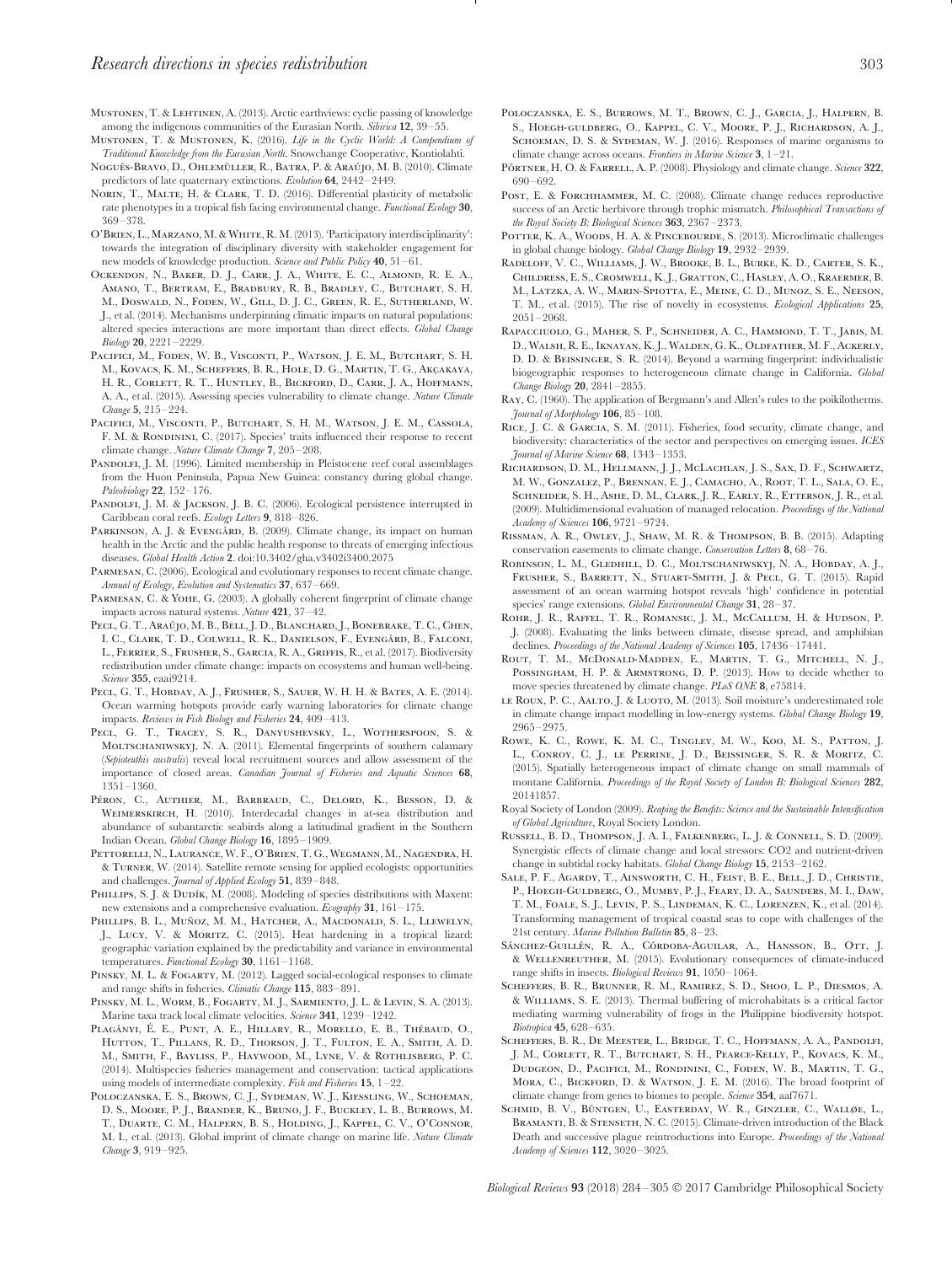- Schwartz, M. W., Hellmann, J. J., McLachlan, J. M., Sax, D. F., Borevitz, J. O., Brennan, J., Camacho, A. E., Ceballos, G., Clark, J. R., Doremus, H., EARLY, R., ETTERSON, J. R., FIELDER, D., GILL, J. L., GONZALEZ, P., et al. (2012). Managed relocation: integrating the scientific, regulatory, and ethical challenges. *BioScience* **62**, 732–743.
- SCRIVEN, S. A., HODGSON, J. A., McCLEAN, C. J. & HILL, J. K. (2015). Protected areas in Borneo may fail to conserve tropical forest biodiversity under climate change. *Biological Conservation* **184**, 414–423.
- Sexton, J. P., Strauss, S. Y. & Rice, K. J. (2011). Gene flow increases fitness at the warm edge of a species' range. *Proceedings of the National Academy of Sciences* **108**, 11704–11709.
- SHERIDAN, J. & LONGBOAT, R. D. (2006). The Haudenosaunee imagination and the ecology of the sacred. *Space and Culture* **9**, 365–381.
- Shoo, L. P., Hoffmann, A. A., Garnett, S., Pressey, R. L., Williams, Y. M., Taylor, M., Falconi, L., Yates, C. J., Scott, J. K., Alagador, D. & Williams, S. E. (2013). Making decisions to conserve species under climate change. *Climatic Change* **119**, 239–246.
- Shoo, L. P., Olson, D. H., McMenamin, S. K., Murray, K. A., Van Sluys, M., Donnelly, M. A., Stratford, D., Terhivuo, J., Merino-Viteri, A., Herbert, S. M., Bishop, P. J., Corn, P. S., Dovey, L., Griffiths, R. A., Lowe, K., et al. (2011). Engineering a future for amphibians under climate change. *Journal of Applied Ecology* **48**, 487–492.
- Shrestha, U. B. & Bawa, K. S. (2014). Impact of climate change on potential distribution of Chinese caterpillar fungus (*Ophiocordyceps sinensis*) in Nepal Himalaya. *PLoS ONE* **9**, e106405.
- Slavich, E., Warton, D. I., Ashcroft, M. B., Gollan, J. R. & Ramp, D. (2014). Topoclimate versus macroclimate: how does climate mapping methodology affect species distribution models and climate change projections? *Diversity and Distributions* **20**, 952–963.
- Smith, T. B., Kinnison, M. T., Strauss, S. Y., Fuller, T. L. & Carroll, S. P. (2014). Prescriptive evolution to conserve and manage biodiversity. *Annual Review of Ecology, Evolution, and Systematics* **45**, 1–22.
- SOMERO, G. N. (2010). The physiology of climate change: how potentials for acclimatization and genetic adaptation will determine 'winners' and 'losers'. *Journal of Experimental Biology* **213**, 912–920.
- SOMMER, B., HARRISON, P. L., BEGER, M. & PANDOLFI, J. M. (2014). Trait-mediated environmental filtering drives assembly at biogeographic transition zones. *Ecology* **95**, 1000–1009.
- Sorte, C. J. B. (2013). Predicting persistence in a changing climate: flow direction and limitations to redistribution. *Oikos* **122**, 161–170.
- SORTE, C. J. B., WILLIAMS, S. L. & CARLTON, J. T. (2010). Marine range shifts and species introductions: comparative spread rates and community impacts. *Global Ecology and Biogeography* **19**, 303–316.
- Southward, A. J., Hawkins, S. J. & Burrows, M. T. (1995). Effects of rising temperature on the ecology and physiology of aquatic organisms. Seventy years' observations of changes in distribution and abundance of zooplankton and intertidal organisms in the western English Channel in relation to rising sea temperature. *Journal of Thermal Biology* **20**, 127–155.
- STEIN, B. A., STAUDT, A., CROSS, M. S., DUBOIS, N. S., ENQUIST, C., GRIFFIS, R., Hansen, L. J., Hellmann, J. J., Lawler, J. J., Nelson, E. J. & Pairis, A. (2013). Preparing for and managing change: climate adaptation for biodiversity and ecosystems. *Frontiers in Ecology and the Environment* **11**, 502–510.
- Stenseth, N. C., Samia, N. I., Viljugrein, H.,Kausrud, K. L., Begon, M., Davis, S., Leirs, H., Dubyanskiy, V. M., Esper, J., Ageyev, V. S., Klassovskiy, N. L., Pole, S. B. & Chan, K.-S. (2006). Plague dynamics are driven by climate variation. *Proceedings of the National Academy of Sciences* **103**, 13110–13115.
- Sunday, J. M., Bates, A. E. & Dulvy, N. K. (2012). Thermal tolerance and the global redistribution of animals. *Nature Climate Change* **2**, 686–690.
- Sunday, J. M., Bates, A. E., Kearney, M. R., Colwell, R. K., Dulvy, N. K., Longino, J. T. & Huey, R. B. (2014). Thermal-safety margins and the necessity of thermoregulatory behavior across latitude and elevation. *Proceedings of the National Academy of Sciences* **111**, 5610–5615.
- Sunday, J. M., Pecl, G. T., Frusher, S., Hobday, A. J., Hill, N., Holbrook, N. J., Edgar, G. J., Stuart-Smith, R., Barrett, N., Wernberg, T., Watson, R. A., Smale, D. A., Fulton, E. A., Slawinski, D., Feng, M., et al. (2015). Species traits and climate velocity explain geographic range shifts in an ocean-warming hotspot. *Ecology Letters* **18**, 944–953.
- Tedeschi, J. N., Kennington, W. J., Tomkins, J. L., Berry, O., Whiting, S., Meekan, M. G. & Mitchell, N. J. (2016). Heritable variation in heat shock gene expression: a potential mechanism for adaptation to thermal stress in embryos of sea turtles. *Proceedings of the Royal Society B: Biological Sciences* **283**, 20152320.
- TENGÖ, M., HILL, R., MALMER, P., RAYMOND, C. M., SPIERENBURG, M., Danielsen, F., Elmqvist, T. & Folke, C. (2017). Weaving knowledge systems in IPBES, CBD and beyond – lessons learned for sustainability. *Current Opinions in Environmental Sustainability* **26–27**, 17–25.
- Thackeray, S. J., Henrys, P. A., Hemming, D., Bell, J. R., Botham, M. S., Burthe, S., Helaouet, P., Johns, D. G., Jones, I. D., Leech, D. I., Mackay, E. B., Massimino, D., Atkinson, S., Bacon, P. J., Brereton, T. M., Carvalho,

L., et al. (2016). Phenological sensitivity to climate across taxa and trophic levels. *Nature* **535**, 241–245.

- Thomas, C. D., Bodsworth, E. J., Wilson, R. J., Simmons, A. D., Davies, Z. G., MUSCHE, M. & CONRADT, L. (2001). Ecological and evolutionary processes at expanding range margins. *Nature* **411**, 577–581.
- Thomson, J. A., Burkholder, D. A., Heithaus, M. R., Fourqurean, J. W., FRASER, M. W., STATTON, J. & KENDRICK, G. A. (2015). Extreme temperatures, foundation species, and abrupt ecosystem change: an example from an iconic seagrass ecosystem. *Global Change Biology* **21**, 1463–1474.
- Tingley, M. W., Koo, M. S., Moritz, C., Rush, A. C. & Beissinger, S. R. (2012). The push and pull of climate change causes heterogeneous shifts in avian elevational ranges. *Global Change Biology* **18**, 3279–3290.
- Tittensor, D. P., Mora, C.,Jetz, W., Lotze, H. K.,Ricard, D.,Vanden Berghe, E. & Worm, B. (2010). Global patterns and predictors of marine biodiversity across taxa. *Nature* **466**, 1098–1101.
- Tøttrup, A. P., Thorup, K., Rainio, K., Yosef, R., Lehikoinen, E. & Rahbek, C. (2008). Avian migrants adjust migration in response to environmental conditions en route. *Biology Letters* **4**, 685–688.
- Tunney, T. D., McCann, K. S., Lester, N. P. & Shuter, B. J. (2014). Effects of differential habitat warming on complex communities. *Proceedings of the National Academy of Sciences of the United States of America* **111**, 8077–8082.
- Urban, M. C. (2015). Accelerating extinction risk from climate change. *Science* **348**, 571–573.
- Urban, M. C., Bocedi, G., Hendry, A. P., Mihoub, J. B., Pe'er, G., Singer, A., Bridle, J. R., Crozier, L. G., De Meester, L., Godsoe, W. & Gonzalez, A. (2016). Improving the forecast for biodiversity under climate change. *Science* **353**, aad8466.
- Urban, M. C., Tewksbury, J. J. & Sheldon, K. S. (2012). On a collision course: competition and dispersal differences create no-analogue communities and cause extinctions during climate change. *Proceedings of the Royal Society B: Biological Sciences* **279**, 2072–2080.
- VALLADARES, F., MATESANZ, S., GUILHAUMON, F., ARAÚJO, M. B., BALAGUER, L., Benito-Garzon, M., Cornwell, W., Gianoli, E., van Kleunen, M., Naya, D. E., Nicotra, A. B., Poorter, H. & Zavala, M. A. (2014). The effects of phenotypic plasticity and local adaptation on forecasts of species range shifts under climate change. *Ecology Letters* **17**, 1351–1364.
- VanDerWal, J., Murphy, H. T., Kutt, A. S., Perkins, G. C., Bateman, B. L., PERRY, J. J. & RESIDE, A. E. (2013). Focus on poleward shifts in species' distribution underestimates the fingerprint of climate change. *Nature Climate Change* **3**, 239–243.
- Van Oppen, M. J. H., Oliver, J. K., Putnam, H. M. & Gates, R. D. (2015). Building coral reef resilience through assisted evolution. *Proceedings of the National Academy of Sciences* **112**, 2307–2313.
- VERGÉS, A., DOROPOULOS, C., MALCOLM, H. A., SKYE, M., GARCIA-PIZA, M., Marzinelli, E. M., Campbell, A. H., Ballesteros, E., Hoey, A. S., Vila-Concejo, A., Bozec, Y. M. & Steinberg, P. D. (2016). Long-term empirical evidence of ocean warming leading to tropicalization of fish communities, increased herbivory and loss of kelp. *Proceedings of the National Academy of Sciences* **48**, 13791–13796.
- VERGÉS, A., STEINBERG, P. D., HAY, M. E., POORE, A. G. B., CAMPBELL, A. H., Ballesteros, E., Heck, K. L., Booth, D. J., Coleman, M. A., Feary, D. A., Figueira, W., Langlois, T., Marzinelli, E. M., Mizerek, T., Mumby, P. J., et al. (2014). The tropicalization of temperate marine ecosystems: climate-mediated changes in herbivory and community phase shifts. *Proceedings of the Royal Society B: Biological Sciences* **281**, 20140846.
- WATSON, J. E. M. & SEGAN, D. B. (2013). Accommodating the human response for realistic adaptation planning: response to Gillson et al. *Trends in Ecology & Evolution* **28**, 573–574.
- WEBB, T. J. (2012). Marine and terrestrial ecology: unifying concepts, revealing differences. *Trends in Ecology & Evolution* **27**, 535–541.
- Webber, B. L., Yates, C. J., Le Maitre, D. C., Scott, J. K., Kriticos, D. J., Ota, N., McNeill, A., Le Roux, J. J. & Midgley, G. F. (2011). Modelling horses for novel climate courses: insights from projecting potential distributions of native and alien Australian acacias with correlative and mechanistic models. *Diversity and Distributions* **17**, 978–1000.
- Wernberg, T., Bennett, S., Babcock, R. C., de Bettignies, T., Cure, K., Depczynski, M., Dufois, F., Fromont, J., Fulton, C. J., Hovey, R. K., Harvey, E. S., Holmes, T. H., Kendrick, G. A., Radford, B., Santana-Garcon, J., et al. (2016). Climate-driven regime shift of a temperate marine ecosystem. *Science* **353**, 169–172.
- Wernberg, T., Smale, D. A. & Thomsen, M. S. (2012). A decade of climate change experiments on marine organisms: procedures, patterns and problems. *Global Change Biology* **18**, 1491–1498.
- WILLIAMS, J. W. & JACKSON, S. T. (2007). Novel climates, no-analog communities, and ecological surprises. *Frontiers in Ecology and the Environment* **5**, 475–482.
- Williams, S. E., Shoo, L. P., Isaac, J. L., Hoffmann, A. A. & Langham, G. (2008). Towards an integrated framework for assessing the vulnerability of species to climate change. *PLoS Biology* **6**, e325.